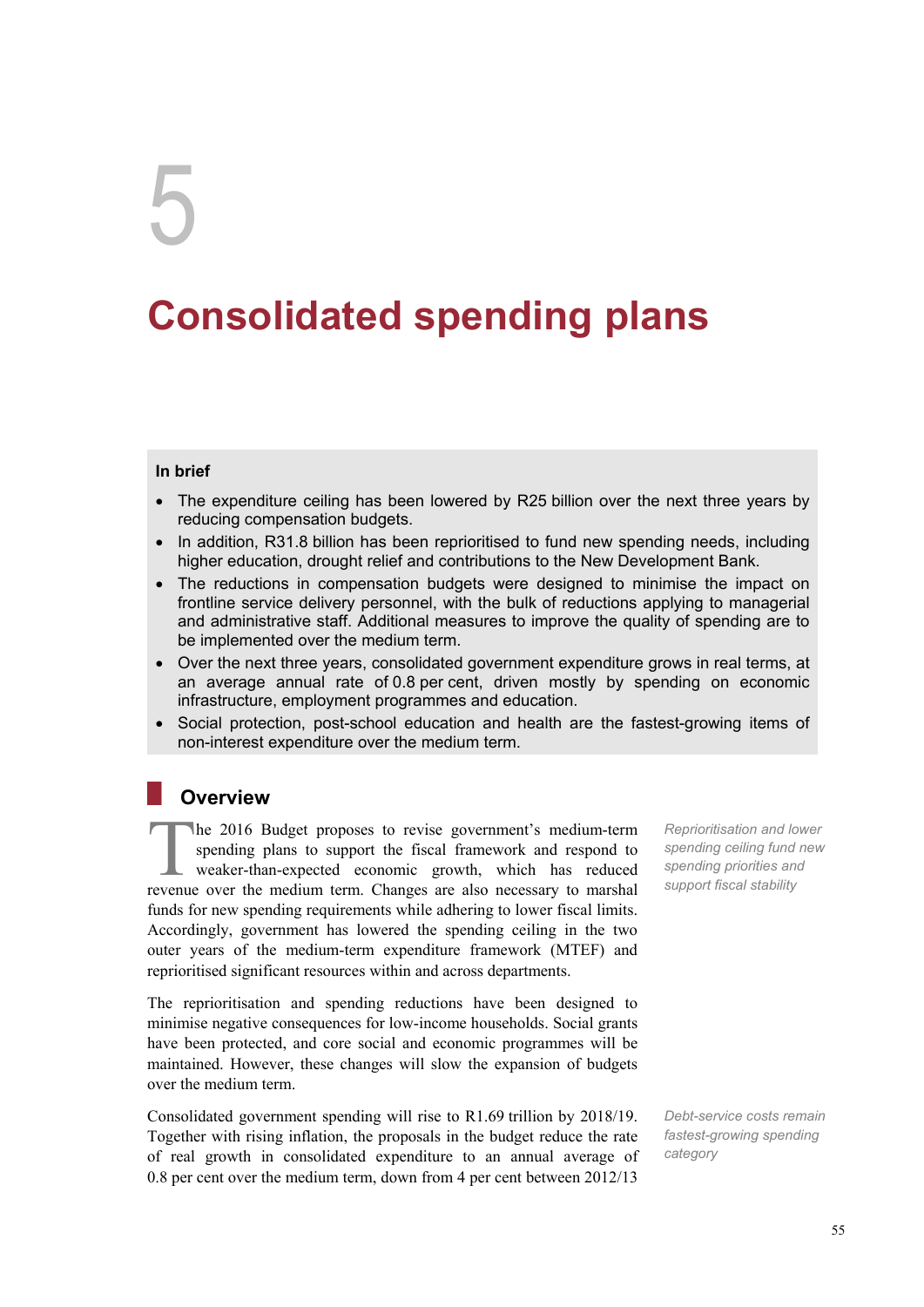*Spending limits reduced, compensation contained and funds reprioritised* 

*Compensation budget growth slows by nearly 1 percentage point compared to 2015 MTBPS*  and 2015/16. Debt-service costs remain the fastest-growing spending category.

# **Revisions to spending plans**

The main features of revised spending plans are a reduction in spending limits targeted at compensation budgets, reprioritisation to respond to new spending needs, cost containment and steps to improve spending quality.

#### **Reducing expenditure by limiting compensation**

The expenditure ceiling – which limits allocations to departments – has been reduced by R10 billion in 2017/18 and R15 billion in 2018/19. These reductions have been distributed to compensation budgets across national and provincial government. The changes are designed to minimise the impact on frontline service delivery personnel: the bulk of reductions will apply to managerial and administrative staff. In addition, R7.2 billion has been shifted out of the compensation budgets of national departments over the medium term as part of the reprioritisation exercise discussed below.

At the time of the 2015 *Medium Term Budget Policy Statement* (MTBPS), spending on compensation was expected to grow by 8.2 per cent over the three-year period. This reflected the allocation of significant resources to pay for the public-sector wage agreement concluded in May 2015. Revised compensation budgets will grow at 7.4 per cent – although earnings growth will average 8.5 per cent, in line with the agreement. Upward revisions to inflation will be absorbed within these lower compensation budgets.

The 2015 Budget indicated that if increases in costs associated with the wage agreement were to depart significantly from inflation, more stringent controls on public employment would be implemented. To continue operating within budget limits, as required by the Public Finance Management Act (1999), government departments will need to adjust their human resource plans significantly. The National Treasury and the Department of Public Service and Administration will assist in this process. In accordance with measures approved by Cabinet, government will take the following steps:

- Effective 1 April 2016, appointments to non-critical vacant posts will be blocked on government's payroll system, pending the submission of revised human resource plans. Teachers, nurses, doctors, police officers and other critical posts will be excluded from the lock.
- Appointments will be sanctioned only after departments have submitted revised human resource plans aligned with compensation budget limits. Adherence to these limits will be strictly monitored.
- In many cases, departmental plans will reduce personnel headcounts in administrative and managerial posts, eliminate unnecessary positions, and establish a sustainable level of authorised, funded posts.
- The 2016 Appropriation Bill proposes to strictly earmark compensation budgets. Any additions or changes to how the funds are to be spent will require legislative approval.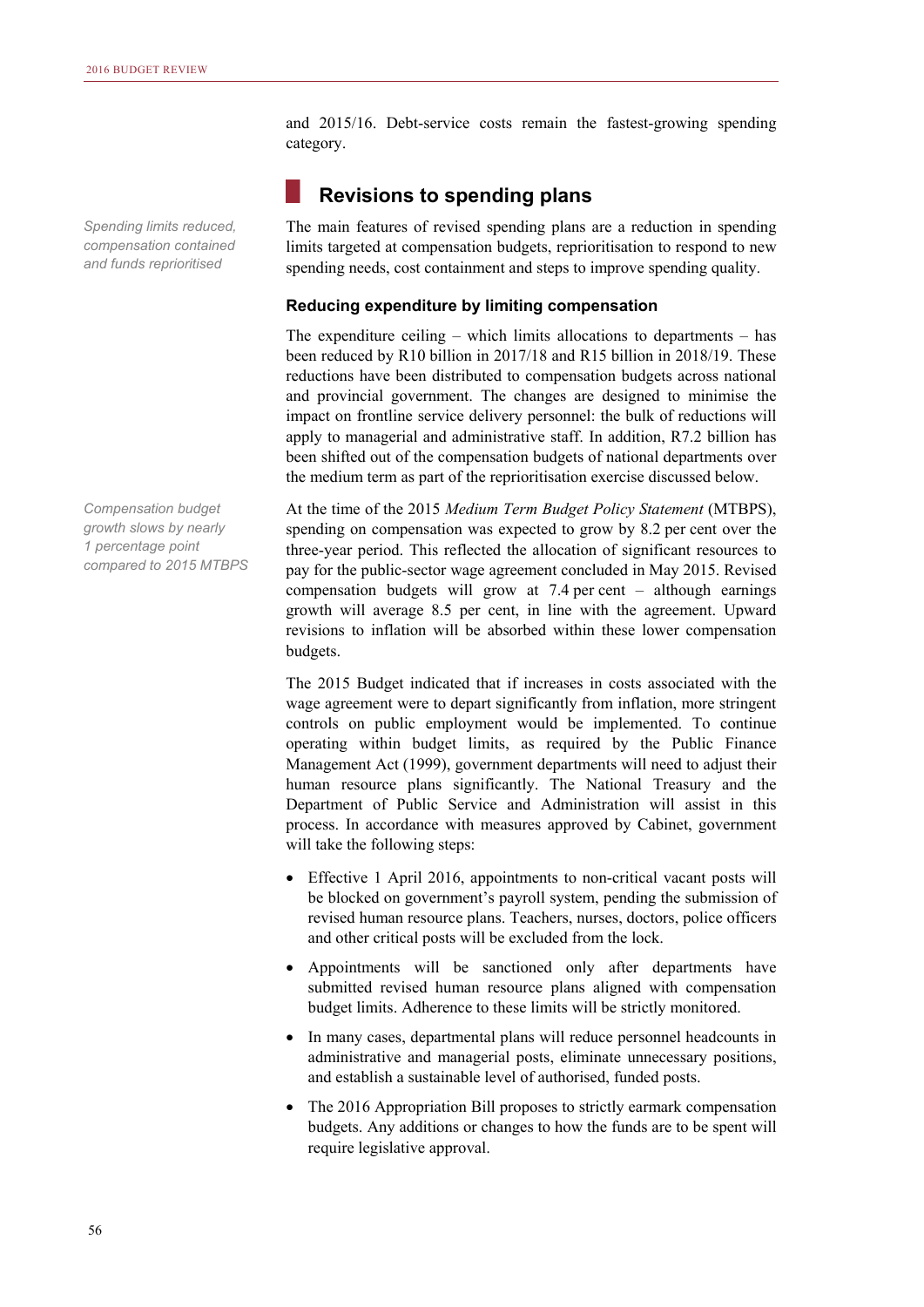Administrative and regulatory changes will limit the appointment of contract staff, reduce posts not on the approved establishment and align organisational structures with approved budgets. Decisions to award performance bonuses and promote staff will need to be balanced against the need to maintain employment of critical staff.

In addition, the National Treasury, the Department of Public Service and Administration, and the Department of Planning, Monitoring and Evaluation are assessing the 2015 public-sector wage negotiation process. The results of the assessment will be used to develop and propose reforms to collective bargaining and remuneration that could further enhance fiscal stability.

#### **Reprioritising expenditure to fund new requirements**

Since the tabling of the 2015 MTBPS, government has reprioritised R31.8 billion to support new spending requirements. Of this amount, R16.3 billion over the medium term provides extra support to the higher education system by compensating for the freeze in university fees for the 2016 academic year and clearing student debt accrued in the academic years between 2013 and 2015.

Over the medium term, R11.8 billion funds South Africa's contributions to the New Development Bank. An amount of R3 billion has been allocated to bolster the contingency reserve in 2016/17 in response to elevated macroeconomic risks. Small business development is allocated an additional R475 million and R300 million goes towards strengthening government's capacity to monitor programme performance.

*Government working on proposals to reform wage negotiation process* 

*R31.8 billion reprioritised to new spending needs since 2015 MTBPS* 

*R11.8 billion from reprioritisation for subscription to New Development Bank* 

|                                     | 2016/17 | 2017/18 | 2018/19 | <b>MTEF</b> |
|-------------------------------------|---------|---------|---------|-------------|
| <b>R</b> million                    |         |         |         | total       |
| Higher education                    | 4 8 8 2 | 5 5 5 5 | 5832    | 16 269      |
| New Development Bank                | 3750    | 3 500   | 4 500   | 11750       |
| Provision for contingency reserve   | 3 0 0 0 |         | -       | 3 0 0 0     |
| Small business development          | 150     | 158     | 167     | 475         |
| Planning, monitoring and evaluation | 50      | 100     | 150     | 300         |
| Total                               | 11832   | 9 3 1 3 | 10 649  | 31 794      |

#### **Table 5.1 Additional spending to be funded in the 2016 MTEF**

*Source: National Treasury*

Resources are mostly drawn from compensation budgets, non-essential operational expenditure items and programmes with a history of underspending. Of the funds reprioritised, 58 per cent is from national government, and 21 per cent from provincial and local government allocations respectively, as detailed in Table 5.2. Chapter 6 provides further details on plans by provinces and municipalities to ensure the reductions do not adversely affect the provision of services.

*Most reprioritised funds are from national government*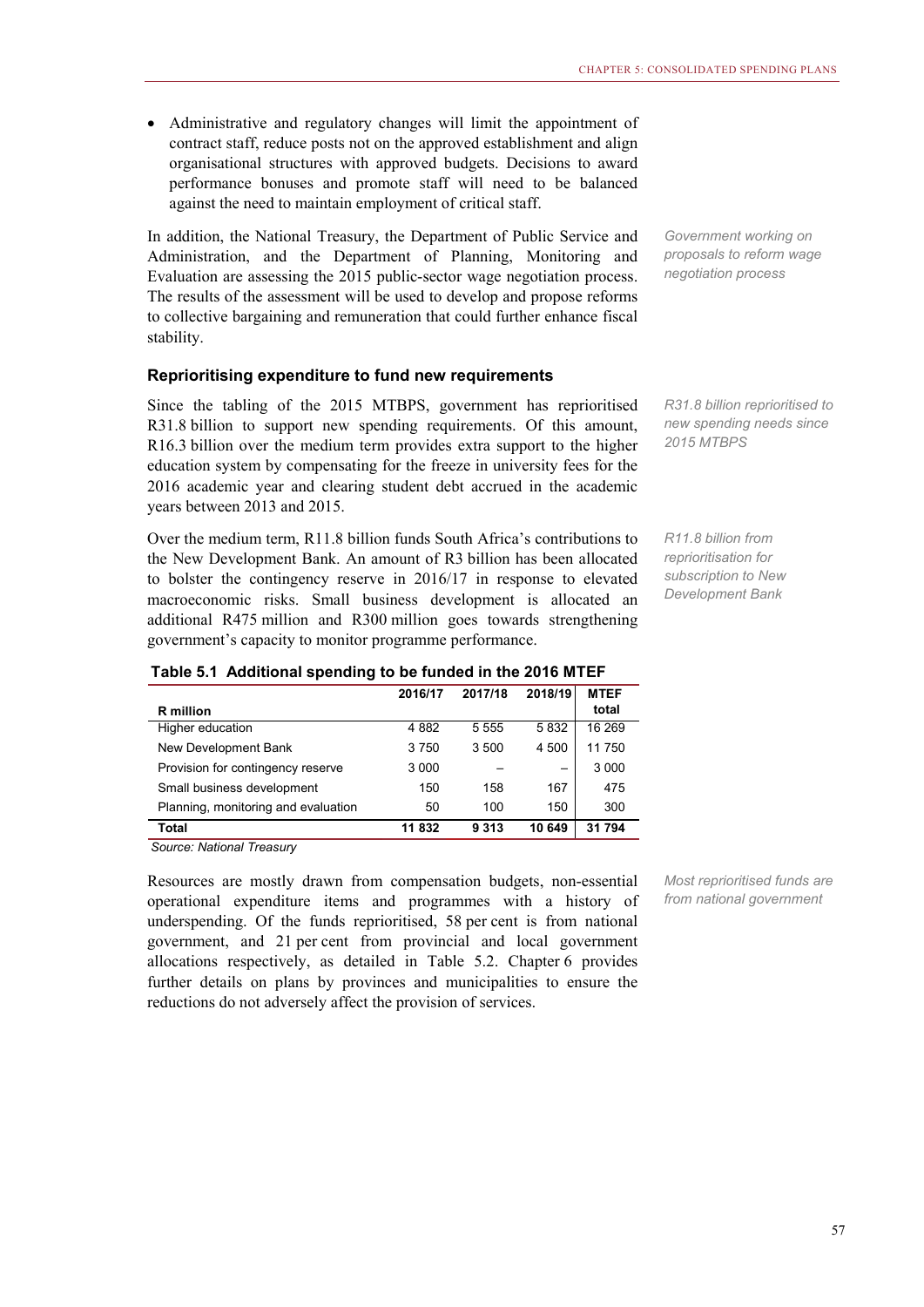|                                            | ັ<br>2016/17 | 2017/18 | 2018/19 | <b>MTEF</b> total | % of baseline |
|--------------------------------------------|--------------|---------|---------|-------------------|---------------|
| <b>R</b> million                           |              |         |         |                   |               |
| <b>National government</b>                 | 6 1 6 3      | 6 3 5 5 | 6717    | 19 235            | 0.8%          |
| Compensation of employees                  | 1499         | 2981    | 2729    | 7 208             | 1.5%          |
| Goods and services                         | 1412         | 1 504   | 2 0 9 0 | 5 0 0 7           | 2.5%          |
| Transfers to public entities               | 2683         | 1 5 3 9 | 1548    | 5770              | 1.7%          |
| Other national spending items <sup>1</sup> | 568          | 331     | 350     | 1 2 4 9           | 0.2%          |
| <b>Provincial government</b>               | 3551         | 1659    | 1620    | 6830              | 0.4%          |
| Provincial equitable share                 | 1 500        | 1 0 0 0 | 800     | 3 3 0 0           | 0.2%          |
| Provincial conditional grants              | 2051         | 659     | 820     | 3530              | 1.2%          |
| Local government                           | 2 150        | 2015    | 2650    | 6815              | 2.2%          |
| Local government equitable share           | 300          | 500     | 1 0 0 0 | 1800              | 1.1%          |
| Local government conditional grants        | 1850         | 1515    | 1650    | 5015              | $3.7\%$       |
| <b>Total baseline reductions</b>           | 11 864       | 10 029  | 10 987  | 32 880            | 0.8%          |

#### **Table 5.2 Baseline reductions by sphere of government, 2016/17 – 2018/19**

*1. Transfers to private enterprises and households, as well as capital items*

*Source: National Treasury*

#### **Responding to drought**

South Africa is in the midst of its worst drought in at least two decades, threatening agricultural output and pushing up food prices. Five provinces – North West, KwaZulu-Natal, Free State, Limpopo and Mpumalanga – were declared disaster areas in 2015, allowing for a coordinated national response.

Government has reprioritised R1 billion for drought relief in 2015/16. The funds consist of:

- R502 million from the Department of Water and Sanitation for drilling boreholes, buying water tankers and related measures.
- R318 million from the Department of Agriculture, Forestry and Fisheries (through conditional grants for the Comprehensive Agricultural Support Programme and *Ilima/Letsema* projects) and from provincial governments for activities such as moving cattle herds to state farms and transporting safe drinking water to drought-affected areas.
- R187 million from the Department of Rural Development and Land Reform to distribute animal feed.

In addition, the 2016 Division of Revenue Bill proposes changes to disaster-relief grants to provinces and municipalities. These grants, which previously provided only for the rehabilitation of infrastructure damaged by disasters, will also provide for operational costs incurred by provinces and municipalities to distribute water.

#### **Improving spending efficiency**

In a tight fiscal environment, government is taking additional steps to improve spending efficiency – ensuring departments and public entities do more with less.

#### *Cost containment*

Government will intensify cost-containment efforts introduced in 2013. An instruction note to be issued in the near future will set out new rules for spending on goods and services, and conferences funded by departments and public entities. Enforcement mechanisms will be strengthened.

#### *Procurement reforms*

The Office of the Chief Procurement Officer works to reduce the cost of doing business with the state, and eliminate waste and duplication. Since the inception of the eTenders portal in 2015, for example, the site has published 2 500 tenders worth about R35 billion. Transparency has improved, and advertising and administrative costs have come down significantly. A national standard for infrastructure procurement and delivery has been distributed throughout government.

Reforms to be implemented in 2016 include the following:

*Instruction note will be issued on new rules for goods and services procurement*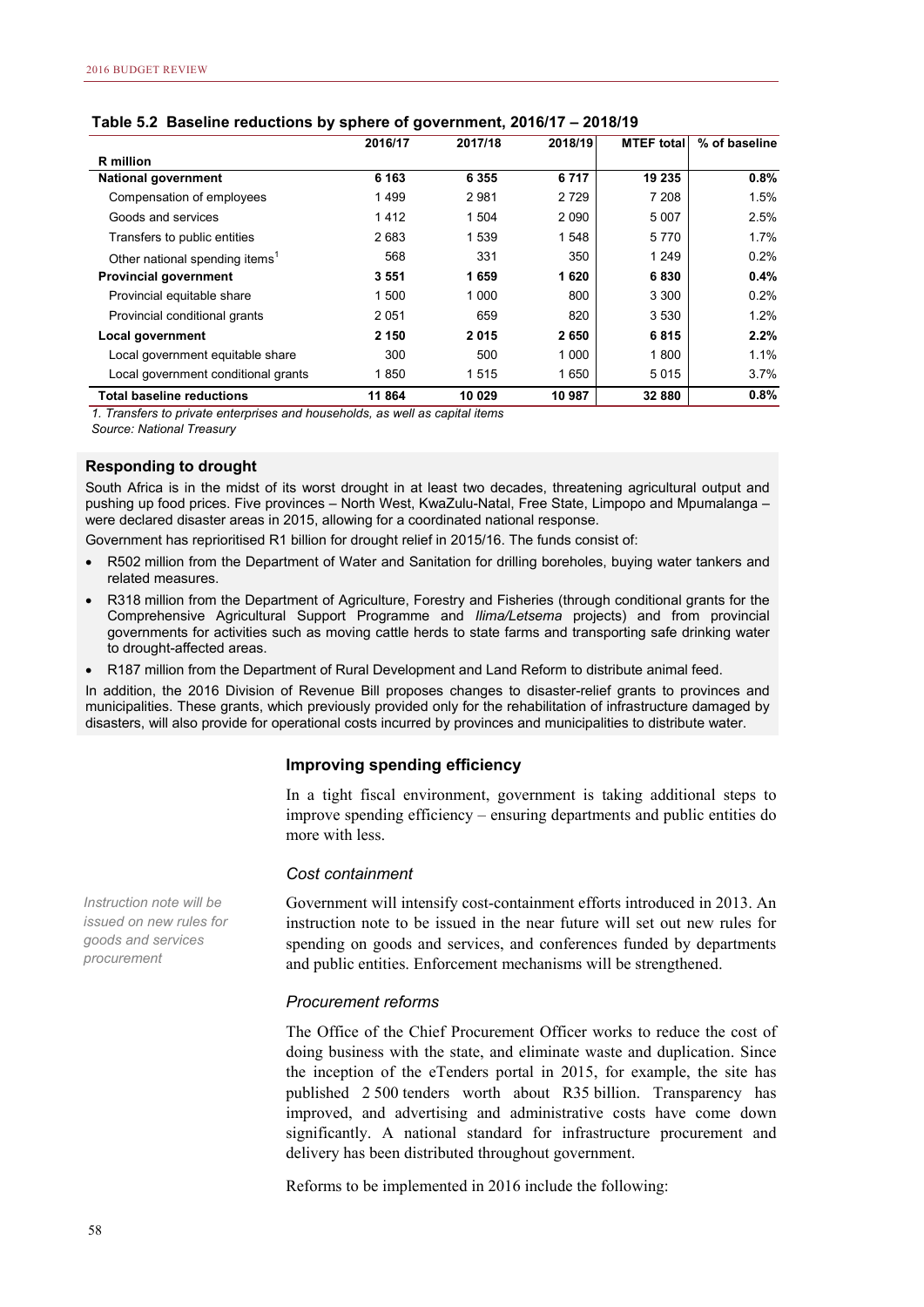- All companies that wish to do business with government must be registered on the central supplier database from 1 April 2016 for transactions with national and provincial government and their entities, and from 1 July 2016 for municipalities.
- From 1 April 2016, it will be compulsory to procure routine goods and services through the centrally negotiated contracts in place. The process will be managed through the gCommerce portal, which automates ordering and allows for bulk discounts. The automation process is expected to reduce corruption by reducing the risk of human intervention to override established protocols.
- A national travel and accommodation policy has been developed for public servants who travel for work. The policy is expected to reduce spending in this category by R1.6 billion over the medium term.

Government is presently holding talks with its top 100 suppliers to reduce prices. These discussions could yield significant savings over the medium term. A Public Procurement Bill is also being finalised and will be released for comment in the first half of 2016. It will consolidate the fragmented legal and regulatory landscape, align preferential procurement with section 217 of the Constitution, and modernise procurement rules.

#### **Transfers to public entities**

The number of public entities has grown rapidly in recent years. Each of these entities has its own board. Some entities maintain organisational structures that are disproportionately large relative to their mandate. Transfers to public entities constitute 9.9 per cent of government expenditure in 2015/16 and are expected to increase from R123.4 billion in 2015/16 to R155.3 billion in 2018/19.

These transfers will be assessed in the period ahead to ensure that spending in public entities is aligned to their mandates. The assessment will also review the relevant remuneration rules, and ensure that supply-chain policies and procedures are consistent with procurement rules. Government will also consider whether some national and provincial public entities could be merged, closed or restructured in line with the recommendations of the Presidential Review Committee on State-owned Entities.

National and provincial public entities will also be required to implement revised cost-containment measures.

#### *Expenditure reviews*

The National Treasury and the Department of Planning, Monitoring and Evaluation have continued the project started in 2013 to review expenditure and make recommendations that improve spending quality. An additional 10 performance and expenditure reviews were completed in 2015/16, bringing the total to 30. Among them was a review of accommodation leases, which found that savings of as much as 20 per cent of current expenditure on property leases could be realised over the medium term if they were renegotiated to market rates.

An exercise to model remuneration trends is also under way. Preliminary results indicate that increases in the remuneration bill in central, administrative and policy departments are partly driven by increases in employee numbers or salary levels, without a commensurate increase in productivity.

*Increases in remuneration bill not always matched by increases in productivity* 

## **Consolidated government expenditure**

Consolidated government expenditure is expected to grow by 7.1 per cent over the medium term, reaching R1.69 trillion in 2018/19. At this rate, spending growth will outpace inflation by 0.8 per cent.

*Spending growth marginally ahead of inflation*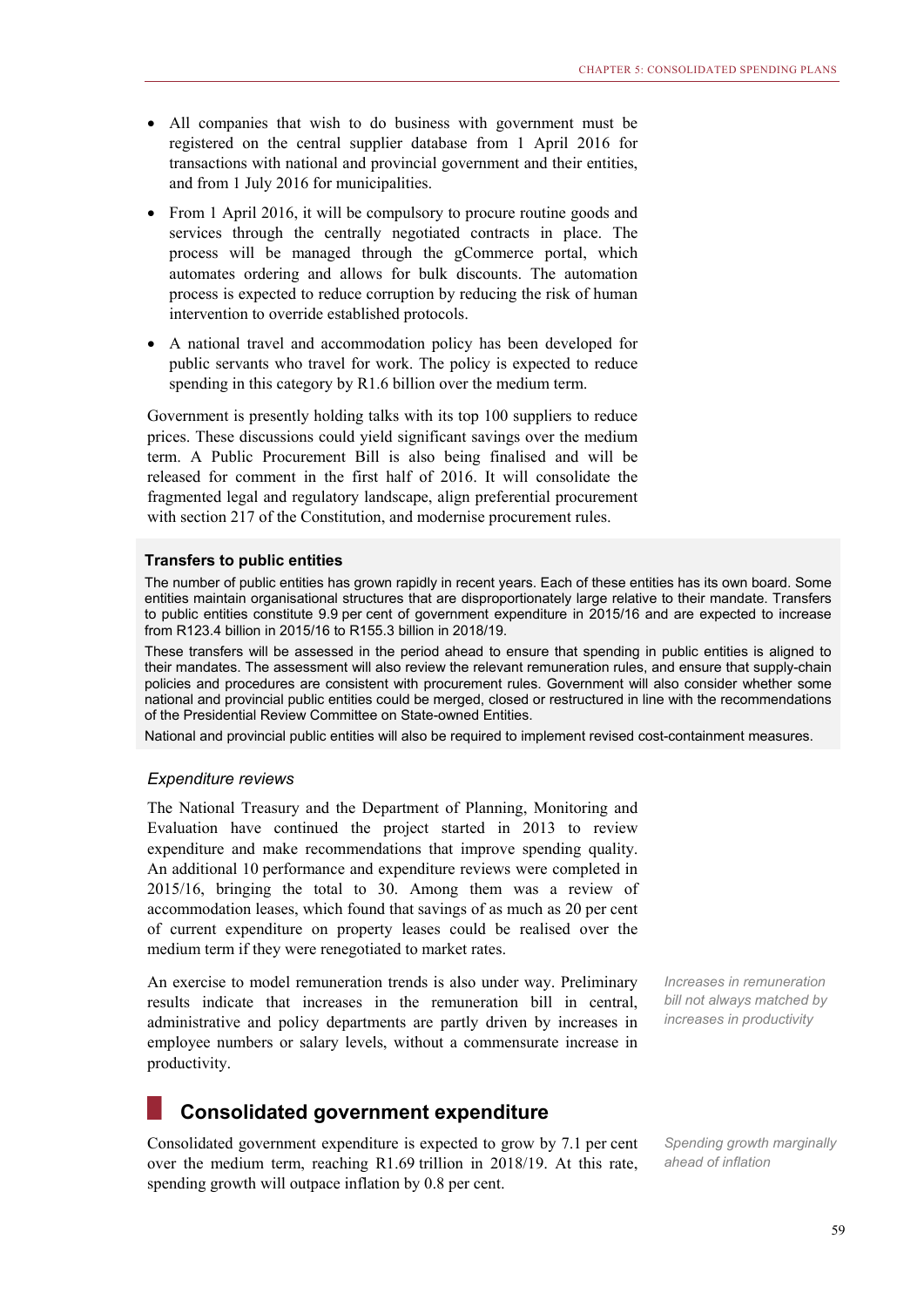*Spending on water, roads and broadband infrastructure boosts growth in economic affairs* 

Debt-service costs are the fastest-growing category of spending, increasing at an annual average of 11.4 per cent over the medium term. The rate of increase in this obligation – which arises from government borrowing in the past – is slowing, as shown in Figure 5.1. However, servicing the debt absorbs 10.4 per cent of consolidated government spending over the medium term and continues to crowd out resources for policy priorities.

Spending on economic affairs grows at 7.2 per cent over the medium term. The increase is driven by growing investment in water infrastructure – largely through the water boards – roads infrastructure and allocations for the rollout of broadband infrastructure.



#### **Figure 5.1 Nominal growth rate in spending by function over MTEF**

*\* Excludes equity investment in Eskom Source: National Treasury* 

Spending on social services continues to show strong growth of 8.1 per cent in the period ahead. Government has acted to preserve the real value of social grants, adding R11.5 billion to social protection over the medium term. Growth in allocations for post-school education reflects the reprioritisation of resources towards universities. Growth in health and basic education spending is largely driven by the need to accommodate the 2015 wage settlement with public servants, and to avoid sharp reductions in the number of teachers and medical personnel. Slower growth in defence indicates the need for medium-term adjustments to human resource plans in this department.

Table 5.3 sets out consolidated government expenditure by economic classification over the MTEF period. It takes into account spending by national and provincial governments, as well as social security funds, public entities and transfers to local government.

While overall growth in spending has been slowing, spending on compensation of employees is projected to grow by 7.4 per cent over the medium term as a result of the 2015 wage settlement. Government's efforts to curb unsustainable growth in the wage bill will see the proportion of consolidated spending consumed by compensation of employees remain at about 35 per cent over the medium term.

*Additional allocation of R11.5 billion over medium term preserves real value of social grants* 

*Compensation's share of consolidated spending remains at about 35 per cent over MTEF period*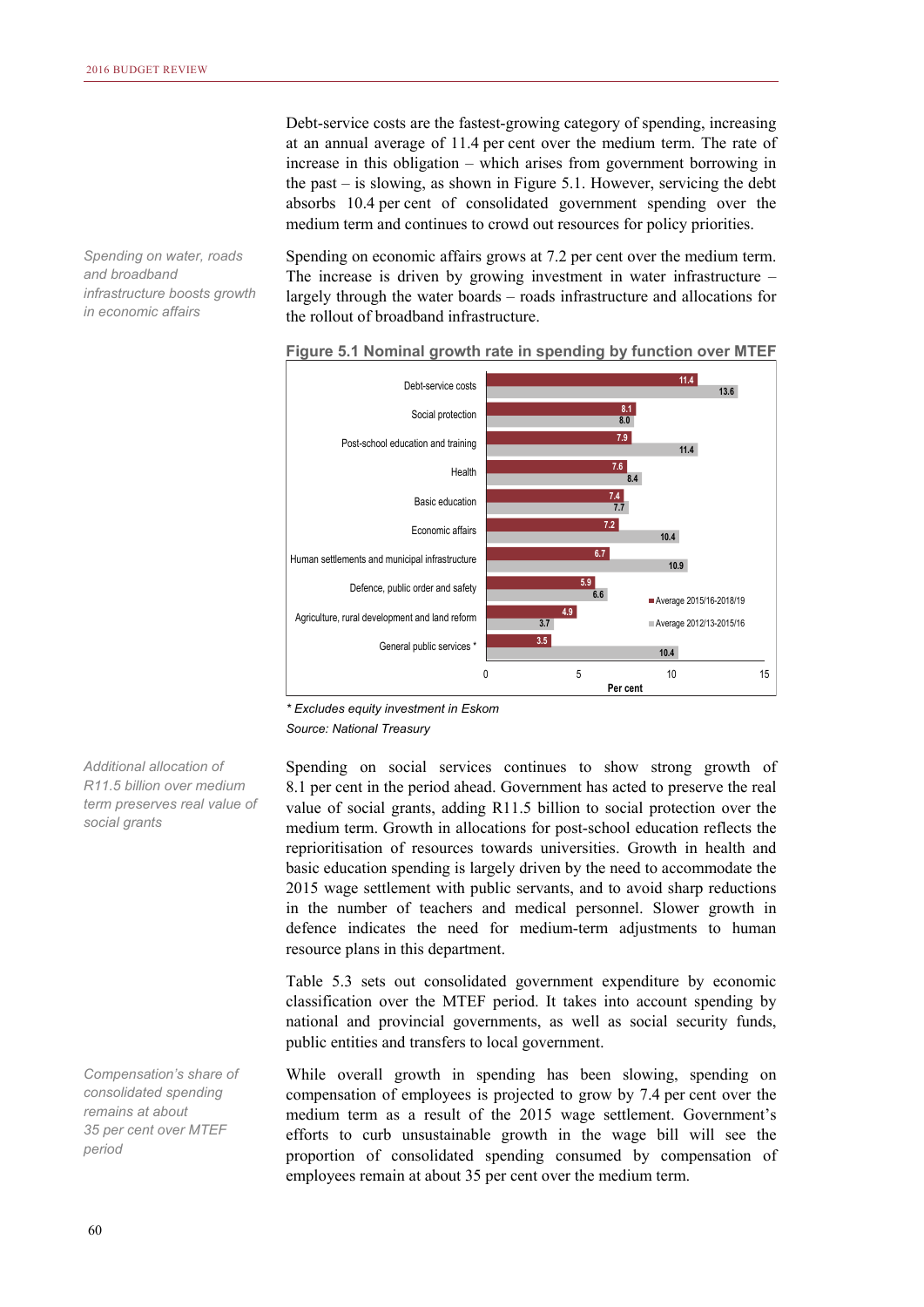At 6.9 per cent over the medium term, the growth in expenditure on goods and services has been kept in check by reprioritisation and costcontainment measures, particularly on non-essential items. Growth in this item is mainly driven by increased spending on medicine and contracts for infrastructure maintenance.

*Growth in goods and services results from spending on medicine and infrastructure maintenance* 

Transfers and subsidies (including transfers to municipalities, universities and households) grow at 7.2 per cent over the medium term. Transfers to higher education grow by 8.6 per cent, reflecting a higher allocation to fund short-term challenges at universities; transfers to municipalities grow at 7.4 per cent to support implementation of projects on basic services and public transport; and transfers to households grow at 7.4 per cent to increase social grants and inflationary increases. The details of transfers and subsidies to municipalities are contained in Chapter 6.

|                                                        | 2015/16                    | 2016/17                      | 2017/18   | 2018/19                 | Percentage            | Average  |
|--------------------------------------------------------|----------------------------|------------------------------|-----------|-------------------------|-----------------------|----------|
|                                                        | <b>Revised</b><br>estimate | <b>Medium-term estimates</b> |           | of total<br><b>MTEF</b> | annual<br><b>MTEF</b> |          |
| <b>R</b> million                                       |                            |                              |           |                         |                       | growth   |
| <b>Economic classification</b>                         |                            |                              |           |                         |                       |          |
| <b>Current payments</b>                                | 805 809                    | 875 839                      | 942 052   | 1 013 125               | 60.2%                 | 7.9%     |
| Compensation of employees                              | 476 772                    | 516 801                      | 551 463   | 590 866                 | 35.3%                 | 7.4%     |
| Goods and services                                     | 193 737                    | 204 692                      | 221 901   | 236 610                 | 14.1%                 | 6.9%     |
| Interest and rent on land                              | 135 300                    | 154 346                      | 168 688   | 185 648                 | 10.8%                 | 11.1%    |
| of which:                                              |                            |                              |           |                         |                       |          |
| Debt-service costs                                     | 129 111                    | 147 720                      | 161 927   | 178 556                 | 10.4%                 | 11.4%    |
| <b>Transfers and subsidies</b>                         | 447 566                    | 475 849                      | 509 282   | 551 571                 | 32.7%                 | 7.2%     |
| <b>Municipalities</b>                                  | 108 662                    | 113 131                      | 121 937   | 134 635                 | 7.9%                  | 7.4%     |
| Departmental agencies and accounts                     | 26 522                     | 25 546                       | 27 224    | 32 137                  | 1.8%                  | 6.6%     |
| Higher education institutions                          | 27 500                     | 29 350                       | 33 164    | 35 177                  | 2.1%                  | 8.6%     |
| Foreign governments and international<br>organisations | 2 0 5 4                    | 2 1 2 9                      | 2 2 5 5   | 2426                    | 0.1%                  | 5.7%     |
| Public corporations and private<br>enterprises         | 33 407                     | 33 882                       | 36 996    | 41 539                  | 2.4%                  | 7.5%     |
| Non-profit institutions                                | 28 391                     | 29 534                       | 30 4 24   | 31 562                  | 1.9%                  | 3.6%     |
| Households                                             | 221 030                    | 242 277                      | 257 281   | 274 094                 | 16.5%                 | 7.4%     |
| <b>Payments for capital assets</b>                     | 97880                      | 100 372                      | 105 563   | 110 479                 | 6.7%                  | 4.1%     |
| Buildings and other capital assets                     | 76 059                     | 79 456                       | 82 406    | 86 276                  | 5.3%                  | 4.3%     |
| Machinery and equipment                                | 21820                      | 20 917                       | 23 157    | 24 203                  | 1.5%                  | 3.5%     |
| Payments for financial assets <sup>2</sup>             | 29 673                     | 5 2 3 0                      | 5 1 6 5   | 5 0 5 2                 | 0.3%                  | $-44.6%$ |
| <b>Total</b>                                           | 1 380 926                  | 1 457 291                    | 1 562 062 | 1680227                 | 100.0%                | 6.8%     |
| Contingency reserve                                    |                            | 6 0 0 0                      | 10 000    | 15 000                  |                       |          |
| <b>Consolidated expenditure</b>                        | 1 380 926                  | 1 463 291                    | 1 572 062 | 1695227                 |                       | 7.1%     |

#### **Table 5.3 Consolidated government expenditure by economic classification,<sup>1</sup> 2015/16 – 2018/19**

*1. Consisting of the main budget and spending by provinces, public entities and social security funds financed from own revenue*

*2. Includes R23 billion equity investment in Eskom*

*Source: National Treasury*

## **Medium-term spending and the NDP**

Government spending seeks to achieve the objectives of the National Development Plan (NDP). The medium-term strategic framework gives expression to NDP priorities over the period 2014 – 2019.

*Government spending plans work towards objectives of NDP*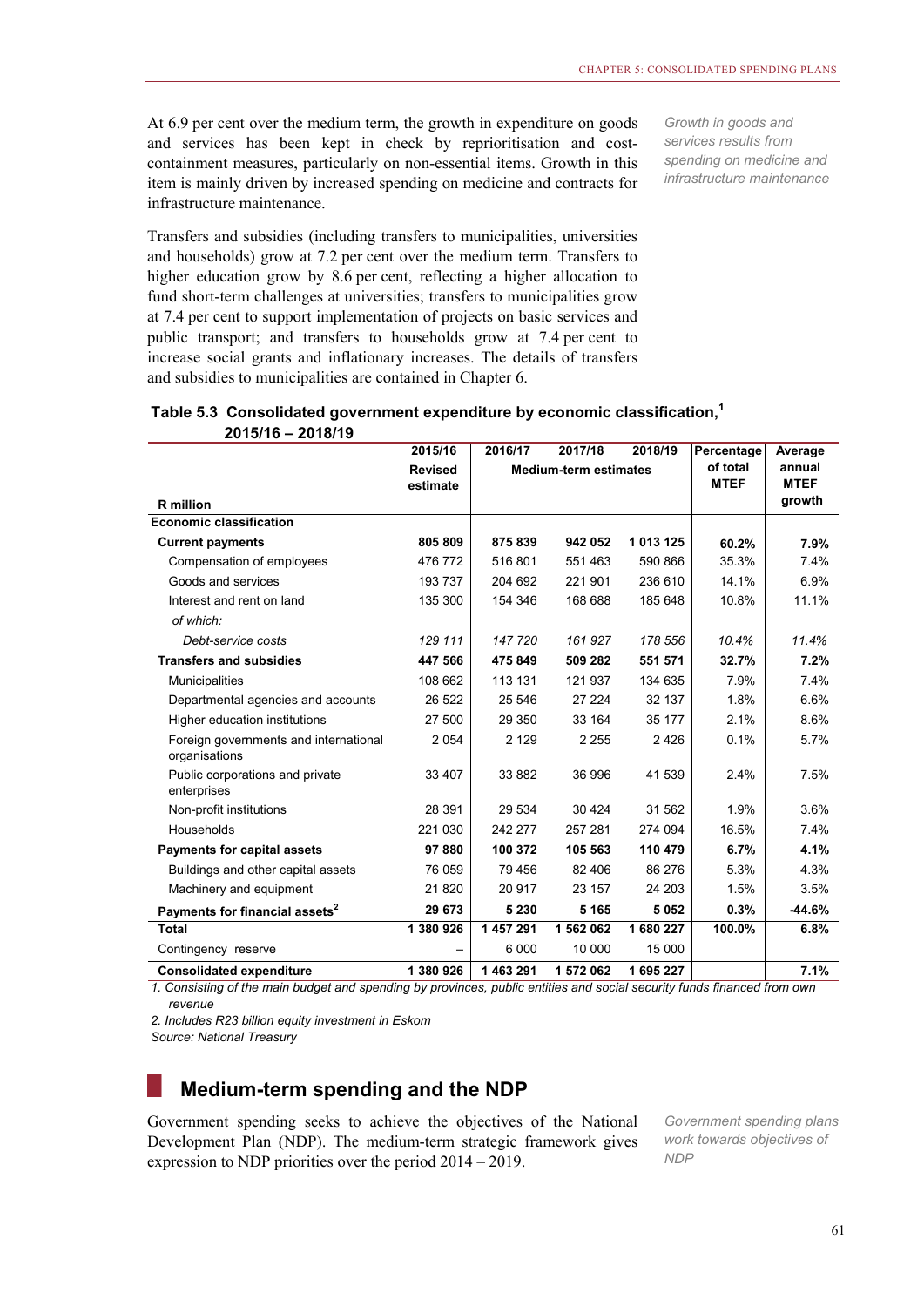Government's budget is organised into function groups that encompass departments and entities that pursue similar outcomes across national, provincial and local government. Details on medium-term allocations for each group are set out in Table 5.4. The sections that follow set out their medium-term expenditure allocations and selected performance targets. More detailed information on departmental spending plans can be found in the statistical tables at the back of this publication and in the *Estimates of National Expenditure*. Spending plans for provinces and municipalities are discussed in Chapter 6.

|                                                         | 2015/16        | 2016/17   | 2017/18                      | 2018/19   | Percentage                | Average               |
|---------------------------------------------------------|----------------|-----------|------------------------------|-----------|---------------------------|-----------------------|
|                                                         | <b>Revised</b> |           | <b>Medium-term estimates</b> |           | of total                  | annual                |
|                                                         | estimate       |           |                              |           | <b>MTEF</b><br>allocation | <b>MTEF</b><br>growth |
| <b>R</b> million                                        |                |           |                              |           | by function               |                       |
| <b>Basic education</b>                                  | 213 676        | 228 803   | 245 414                      | 264 969   | 17.6%                     | 7.4%                  |
| <b>Health</b>                                           | 159 377        | 168 393   | 183 629                      | 198 556   | 13.1%                     | 7.6%                  |
| Defence, public order and safety                        | 171 522        | 181 519   | 192 444                      | 203 644   | 13.7%                     | 5.9%                  |
| Defence and state security                              | 49 900         | 52 344    | 54 063                       | 56 373    | 3.9%                      | 4.1%                  |
| Police services                                         | 82 648         | 87 508    | 94 095                       | 100 225   | 6.7%                      | 6.6%                  |
| Law courts and prisons                                  | 38 974         | 41 667    | 44 285                       | 47 047    | 3.2%                      | 6.5%                  |
| Post-school education and                               | 64 158         | 68715     | 74 715                       | 80 493    | 5.3%                      | 7.9%                  |
| training                                                |                |           |                              |           |                           |                       |
| <b>Economic affairs</b>                                 | 187796         | 211962    | 217965                       | 231 091   | 15.7%                     | 7.2%                  |
| Industrial development and trade                        | 29 550         | 31 844    | 31 938                       | 35 314    | 2.4%                      | 6.1%                  |
| Employment, labour affairs and social<br>security funds | 65915          | 73 127    | 75 270                       | 77 358    | 5.4%                      | 5.5%                  |
| Economic infrastructure and network<br>requlation       | 73 613         | 87 105    | 90 493                       | 97 460    | 6.5%                      | 9.8%                  |
| Science, technology, innovation and<br>the environment  | 18718          | 19886     | 20 26 3                      | 20 959    | 1.5%                      | 3.8%                  |
| Human settlements and municipal<br>infrastructure       | 178 233        | 182 631   | 199 821                      | 216 215   | 14.2%                     | 6.7%                  |
| Agriculture, rural development and<br>land reform       | 25 249         | 26 417    | 27 744                       | 29 147    | $2.0\%$                   | 4.9%                  |
| General public services <sup>2</sup>                    | 97 450         | 73 652    | 77 770                       | 82 611    | 5.6%                      | $-5.4%$               |
| Executive and legislative organs                        | 12 4 8 5       | 13 378    | 13 988                       | 14 768    | 1.0%                      | 5.8%                  |
| General public administration<br>and fiscal affairs     | 67 802         | 41 597    | 44 701                       | 46 491    | 3.2%                      | $-11.8%$              |
| Home affairs                                            | 7 247          | 7 3 9 1   | 7 0 5 2                      | 8935      | 0.6%                      | 7.2%                  |
| External affairs and foreign aid                        | 9916           | 11 286    | 12 0 29                      | 12 4 17   | 0.8%                      | 7.8%                  |
| <b>Social protection</b>                                | 154 353        | 167 479   | 180 634                      | 194 945   | 12.9%                     | 8.1%                  |
| <b>Allocated by function</b>                            | 1 251 815      | 1 309 571 | 1 400 135                    | 1 501 671 | 100.0%                    | 6.3%                  |
| Debt-service costs                                      | 129 111        | 147 720   | 161 927                      | 178 556   |                           | 11.4%                 |
| Contingency reserve                                     |                | 6 0 0 0   | 10 000                       | 15 000    |                           |                       |
| <b>Consolidated expenditure</b>                         | 1 380 926      | 1463291   | 1 572 062                    | 1695227   |                           | 7.1%                  |

#### **Table 5.4 Consolidated government expenditure by function,1 2015/16 – 2018/19**

*1. Consisting of the main budget and spending by provinces, public entities and social security funds financed from own revenue*

*2. Includes R23 billion equity investment in Eskom*

*Source: National Treasury*

#### **Health**

The NDP envisions a South Africa where life expectancy is at least 70 years, under-20s are largely HIV-free and the burden of disease is reduced. The health budget will be R168.4 billion in 2016/17, of which R31.9 billion will be for primary healthcare services, R88.2 billion for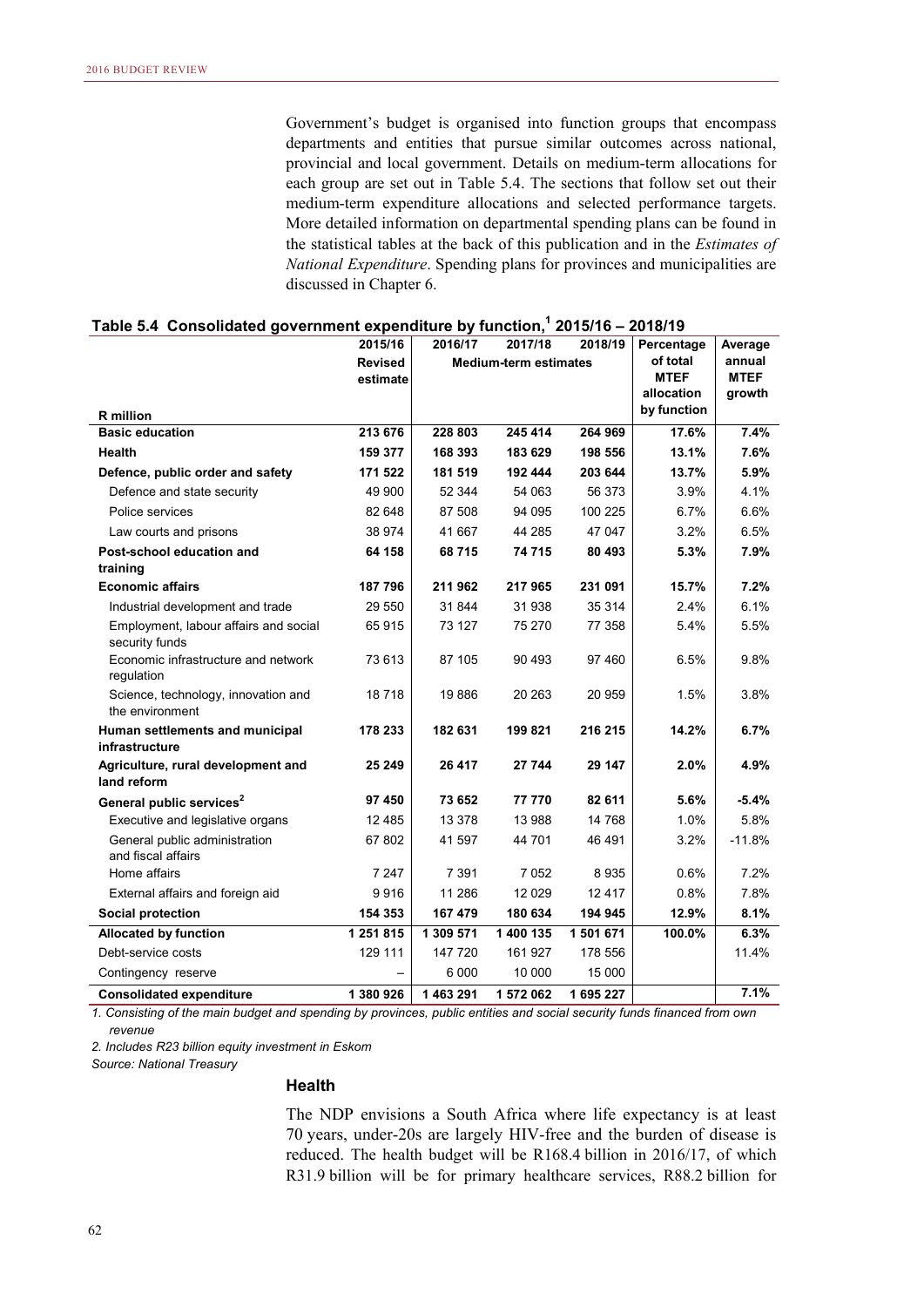hospitals, and R15.9 billion for HIV/AIDS treatment and prevention. Several priority areas receive additional medium-term allocations:

- R984 million to expand coverage of HIV/AIDS treatment and prevention initiatives, including supply of antiretrovirals. The goal is to ensure that by 2020, 90 per cent of all people living with HIV know their status, are receiving treatment and have undetectable viral loads.
- R740 million for the treatment of tuberculosis, including enhanced screening and earlier detection and diagnosis.
- R300 million to develop a national electronic medicine stock management system.

|                                                      | 2015/16        | 2016/17                      | 2017/18 | 2018/19 | Percentage              | Average               |
|------------------------------------------------------|----------------|------------------------------|---------|---------|-------------------------|-----------------------|
|                                                      | <b>Revised</b> | <b>Medium-term estimates</b> |         |         | of total<br><b>MTEF</b> | annual<br><b>MTEF</b> |
|                                                      | estimate       |                              |         |         | allocation              | growth                |
| <b>R</b> million                                     |                |                              |         |         | by function             |                       |
| <b>Health expenditure</b>                            | 159 377        | 168 393                      | 183 629 | 198 556 | 100.0%                  | 7.6%                  |
| of which:                                            |                |                              |         |         |                         |                       |
| Central hospital services                            | 28 986         | 32 430                       | 34 955  | 37469   | 19.0%                   | 8.9%                  |
| Provincial hospital services                         | 30 032         | 29 442                       | 32 0 20 | 34 055  | 17.3%                   | 4.3%                  |
| <b>District health services</b>                      | 70 206         | 74 967                       | 81 820  | 88 375  | 44.5%                   | 8.0%                  |
| of which:                                            |                |                              |         |         |                         |                       |
| Comprehensive HIV and AIDS<br>and tuberculosis grant | 13 671         | 15 115                       | 17620   | 20 032  | 9.6%                    | 13.6%                 |
| <b>Emergency medical services</b>                    | 6 2 6 1        | 6653                         | 7460    | 7897    | 4.0%                    | 8.0%                  |
| Facilities management and<br>maintenance             | 8 2 6 8        | 8 3 2 9                      | 8829    | 9 2 9 3 | 4.8%                    | 4.0%                  |
| Health science and training                          | 4 5 3 3        | 4858                         | 5 206   | 5499    | 2.8%                    | 6.7%                  |
| <b>National Health Laboratory Service</b>            | 5466           | 5672                         | 6 1 9 3 | 6 5 42  | 3.3%                    | 6.2%                  |
| National Department of Health <sup>1</sup>           | 2421           | 3094                         | 3694    | 4429    | 2.0%                    | 22.3%                 |
| Total                                                | 159 377        | 168 393                      | 183 629 | 198 556 | 100.0%                  | 7.6%                  |
| of which:                                            |                |                              |         |         |                         |                       |
| Compensation of employees                            | 100 095        | 107 990                      | 116 379 | 123 996 | 63.3%                   | 7.4%                  |
| Goods and services                                   | 44 545         | 46 463                       | 51 7 25 | 58 045  | 28.4%                   | 9.2%                  |
| <b>Transfers and subsidies</b>                       | 5 6 4 0        | 4687                         | 4 9 5 0 | 5 2 5 2 | 2.7%                    | $-2.3%$               |
| <b>Buildings and other fixed structures</b>          | 6019           | 5994                         | 7 2 3 0 | 7838    | 3.8%                    | 9.2%                  |
| Machinery and equipment                              | 2942           | 3 1 4 0                      | 3 2 2 5 | 3418    | 1.8%                    | 5.1%                  |

#### **Table 5.5 Health expenditure, 2015/16 – 2018/19**

*1. Excludes grants and transfers reflected as expenditure in appropriate sub-functional areas Source: National Treasury*

National health insurance, which is being implemented at 390 sites, is allocated R4.5 billion over the medium term. The information system used at these sites to manage patient records will be improved, with an additional R276 million for this purpose allocated over the medium term to the information systems component of the *national health insurance indirect grant*.

*National health insurance is being implemented at 390 sites and receives R4.5 billion over MTEF* 

The *health facility revitalisation grant* – which has been underspending in recent years – has been reduced by R365 million over the medium term to support reprioritisation. The reduction, which represents 2.1 per cent of the grant, is not expected to adversely affect service delivery.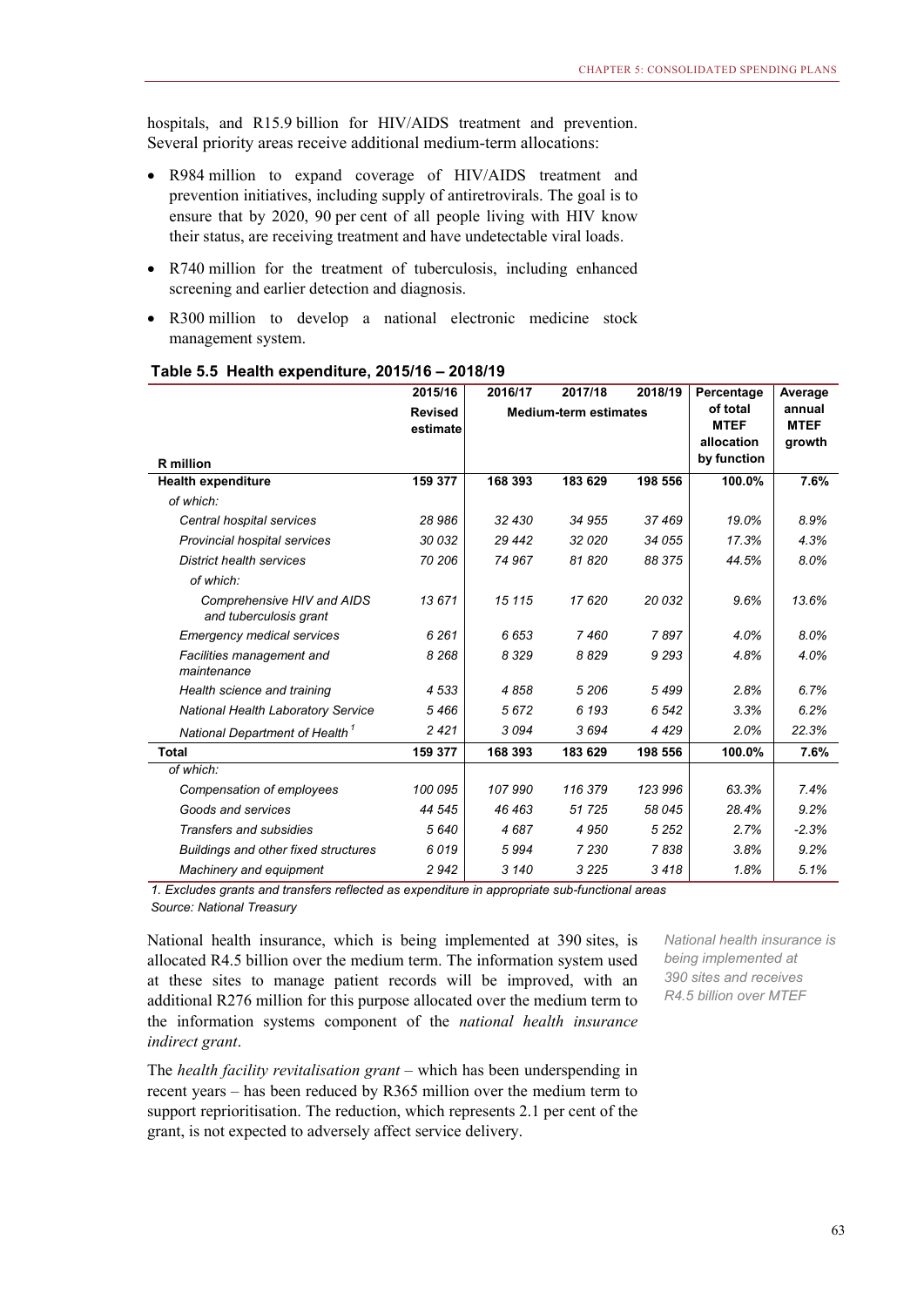#### **Social protection**

The primary aims of the social protection function are to provide a social safety net to all South Africans, particularly the young, elderly or disabled, and reform and standardise practices in the social welfare sector. These are in line with the NDP's call to work towards broader social protection. Spending to support this priority is set to grow from R154.4 billion in 2015/16 to R195 billion by 2018/19, accounting for 12.9 per cent of total government spending over the MTEF period.

*Additional R813 million allocated for early childhood development strategy* 

A new *early child development conditional grant* has been created and an additional R813 million allocated over the MTEF period to implement the Cabinet-approved early childhood development (ECD) strategy. The funds provide subsidies for more poor children to attend ECD centres and support related capital maintenance programmes. About 104 000 children are to be subsidised through this grant over the medium term and 4 000 ECD centres will benefit from the maintenance programme.

An additional R166 million has been allocated to substance-abuse inpatient centres in the North West, Northern Cape, Free State and Eastern Cape. These funds allow for each province to have at least one such public facility fully operational by 2017/18.

|                                                            | 2015/16        | 2016/17 | 2017/18                      | 2018/19 | Percentage  | Average     |
|------------------------------------------------------------|----------------|---------|------------------------------|---------|-------------|-------------|
|                                                            | <b>Revised</b> |         | <b>Medium-term estimates</b> |         | of total    | annual      |
|                                                            | estimate       |         |                              |         | <b>MTEF</b> | <b>MTEF</b> |
|                                                            |                |         |                              |         | allocation  | growth      |
| <b>R</b> million                                           |                |         |                              |         | by function |             |
| Social protection expenditure                              | 154 353        | 167 479 | 180 634                      | 194 945 | 100.0%      | 8.1%        |
| of which:                                                  |                |         |                              |         |             |             |
| Social grants                                              | 128 868        | 140 499 | 152 207                      | 164 754 | 84.2%       | 8.5%        |
| of which:                                                  |                |         |                              |         |             |             |
| Child support                                              | 47459          | 51 951  | 56 287                       | 60 981  | 31.2%       | 8.7%        |
| Old age                                                    | 53 274         | 58 927  | 64 656                       | 70833   | 35.8%       | 10.0%       |
| Disability                                                 | 19 298         | 20418   | 21 447                       | 22 5 22 | 11.9%       | 5.3%        |
| Foster care                                                | 5480           | 5 5 2 2 | 5781                         | 6029    | 3.2%        | 3.2%        |
| Care dependency                                            | 2431           | 2677    | 2939                         | 3 2 1 9 | 1.6%        | 9.8%        |
| South African Social Security<br>Agency                    | 6643           | 6909    | 7416                         | 7876    | 4.1%        | 5.8%        |
| Provincial social development                              | 16 632         | 17718   | 18 567                       | 20 124  | 10.4%       | 6.6%        |
| <b>Total</b>                                               | 154 353        | 167 479 | 180 634                      | 194 945 | 100.0%      | 8.1%        |
| Social grants as percentage of GDP                         | 3.2%           | 3.2%    | 3.2%                         | 3.2%    |             |             |
| Social grant beneficiary numbers by grant type (Thousands) |                |         |                              |         |             |             |
| Child support                                              | 12 052         | 12 349  | 12 609                       | 12 844  |             | 2.1%        |
| Old $age1$                                                 | 3 1 8 2        | 3 3 0 0 | 3419                         | 3542    |             | 3.6%        |
| Disability                                                 | 1 0 9 6        | 1086    | 1078                         | 1072    |             | $-0.7%$     |
| Foster care                                                | 456            | 461     | 466                          | 471     |             | 1.1%        |
| Care dependency                                            | 142            | 148     | 153                          | 158     |             | 3.6%        |

#### **Table 5.6 Social protection expenditure, 2015/16 – 2018/19**

*1. Includes war veterans*

*Source: National Treasury*

#### *Social grant increases for 2016/17*

*R11.5 billion added to allocations for social grants for inflation and beneficiary growth* 

Allocations of R11.5 billion over the MTEF period have been added to the budget for social assistance. The additional funds provide for inflationlinked adjustments to grant values, and the growth in the number of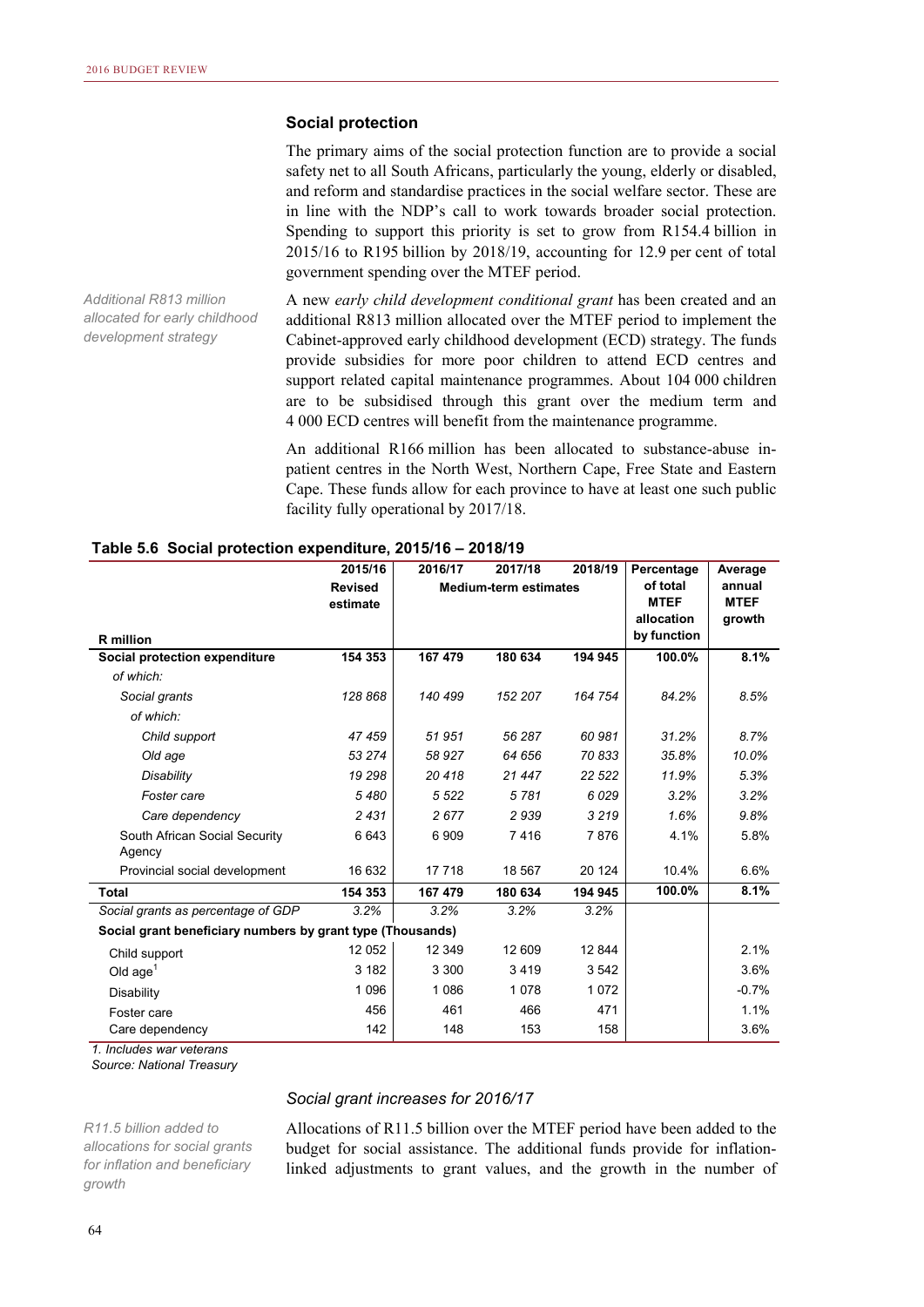beneficiaries, primarily those receiving old-age pension and child-support grants. Beneficiary numbers in these categories are growing as the aged population increases each year and child mortality rates decline. The oldage grant is set to increase by R80 per month in April 2016 and a further R10 in October 2016. The child-support grant increases by R20 per month in April 2016.

|                         | 2015/16 | 2016/17 | Percentage |
|-------------------------|---------|---------|------------|
| Rand                    |         |         | increase   |
| State old age           | 1415    | 1505    | 6.4%       |
| State old age, over 75s | 1435    | 1525    | 6.3%       |
| War veterans            | 1435    | 1525    | 6.3%       |
| Disability              | 1415    | 1505    | 6.4%       |
| Foster care             | 860     | 890     | 3.5%       |
| Care dependency         | 1415    | 1505    | 6.4%       |
| Child support           | 330     | 350     | 6.1%       |

**Table 5.7 Social grants values,1 2015/16 – 2016/17**

*1. Average monthly grant value*

*Source: National Treasury*

#### **Post-school education and training**

The Department of Higher Education and Training coordinates government's efforts to build a skilled and capable workforce to support an inclusive growth path. Key to realising this outcome is providing access to high-quality education and training, in line with the NDP.

Expenditure in this function is set to increase from R64.2 billion in 2015/16 to R80.5 billion in 2018/19. Of this spending, 41.6 per cent is for university subsidies and infrastructure, which increase at an annual rate of 9.1 per cent over the medium term. Funding for the National Student Financial Aid Scheme increases from R9.2 billion in 2015/16 to R14.2 billion in 2016/17.

*Bulk of post-school education and training funding goes to university subsidies* 

#### **Expanding equitable access to higher education and training institutions**

In October 2015, the President established a task team to investigate the short-term student funding challenges at universities. Based on its recommendations, R16.3 billion was added to medium-term allocations for the post-school education and training function group. Of this, R5.7 billion goes towards the funding shortfall at universities caused by keeping fees for the 2016 academic year at 2015 levels, and the carry-through costs over the MTEF period. An amount of R2.5 billion in 2016/17 is transferred to the National Student Financial Aid Scheme to clear the debt of 71 753 students for the 2013 to 2015 academic years, along with a further R8 billion over the medium term to support underfunded current students to complete their studies.

A Presidential Commission of Inquiry into Higher Education and Training was established in January 2016. The commission is to report within 10 months of its formation on the feasibility of making higher education and training fee free in South Africa.

In addition, an interdepartmental task team chaired by the National Treasury is working on the longer-term project of investigating financing options for the White Paper for Post-School Education and Training. The task team includes representatives of the Department of Higher Education and Training, the Department of Planning, Monitoring and Evaluation, and the Financial and Fiscal Commission.

The number of students enrolled in higher education institutions is projected to increase from 1 million in 2015/16 to 1.1 million in 2018/19, and the number of postgraduates and doctoral graduates from 48 300 and 2 060 to 56 600 and 2 500, respectively, over the same period.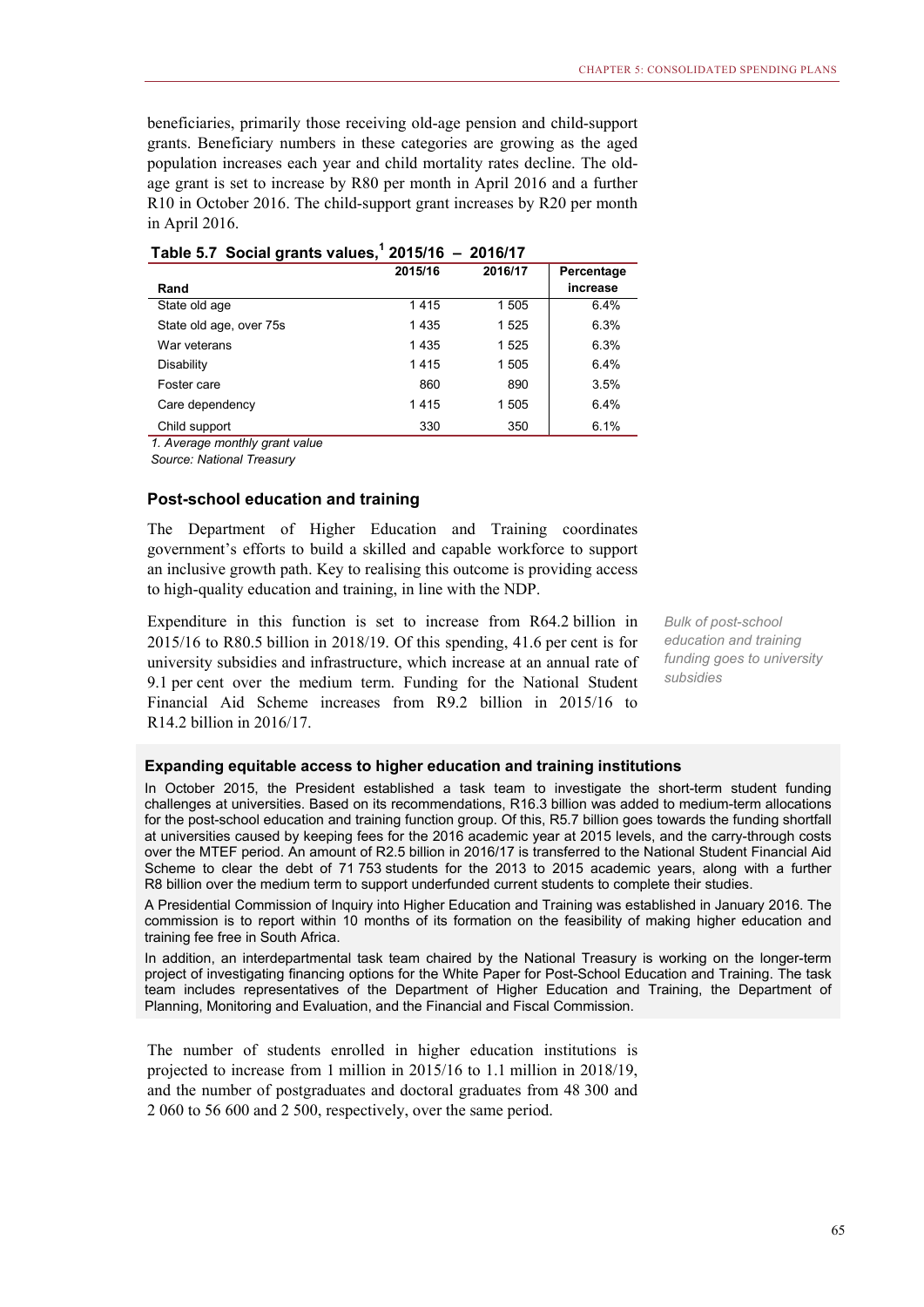|                                                           | 2015/16                    | 2016/17 | 2017/18                      | 2018/19 | Percentage                            | Average                         |
|-----------------------------------------------------------|----------------------------|---------|------------------------------|---------|---------------------------------------|---------------------------------|
|                                                           | <b>Revised</b><br>estimate |         | <b>Medium-term estimates</b> |         | of total<br><b>MTEF</b><br>allocation | annual<br><b>MTEF</b><br>growth |
| <b>R</b> million                                          |                            |         |                              |         | by function                           |                                 |
| Post-school education and training                        | 64 158                     | 68715   | 74 715                       | 80 493  | 100.0%                                | 7.9%                            |
| expenditure                                               |                            |         |                              |         |                                       |                                 |
| of which:                                                 |                            |         |                              |         |                                       |                                 |
| University subsidies                                      | 22 985                     | 24 568  | 28 069                       | 29 827  | 36.8%                                 | 9.1%                            |
| University infrastructure                                 | 3 3 0 1                    | 3 3 9 7 | 3 5 3 8                      | 3708    | 4.8%                                  | 4.0%                            |
| National Student Financial Aid                            | 9 2 4 7                    | 14 29 2 | 13 187                       | 13722   | 18.4%                                 | 14.1%                           |
| Scheme <sup>1</sup>                                       |                            |         |                              |         |                                       |                                 |
| <b>Technical and vocational</b><br>education and training | 6843                       | 6917    | 7414                         | 7866    | 9.9%                                  | 4.8%                            |
| of which:                                                 |                            |         |                              |         |                                       |                                 |
| Compensation of employees                                 | 5455                       | 5521    | 5914                         | 6 2 8 2 | 7.9%                                  | 4.8%                            |
| Community education and<br>training                       | 1 564                      | 2070    | 2 2 3 7                      | 2 3 8 0 | 3.0%                                  | 15.0%                           |
| of which:                                                 |                            |         |                              |         |                                       |                                 |
| Compensation of employees                                 | 1444                       | 1906    | 2070                         | 2 2 0 1 | 2.8%                                  | 15.1%                           |
| Skills development levy<br>institutions <sup>2</sup>      | 18 758                     | 15894   | 18 575                       | 20 587  | 24.6%                                 | 3.2%                            |
| <b>Total</b>                                              | 64 158                     | 68715   | 74 715                       | 80 493  | 100.0%                                | 7.9%                            |

#### **Table 5.8 Post-school education and training expenditure, 2015/16 – 2018/19**

*1. Includes cash disbursements from the National Student Financial Aid Scheme capital account*

*2. Includes direct charges from the National Revenue Fund for the 21 sector education and training authorities and spending of the National Skills Fund*

*Source: National Treasury*

The newly established University of Mpumalanga and the Sol Plaatje University in the Northern Cape have been allocated R3.9 billion for operational costs and capital expenditure over the medium term. These additional funds will allow for the universities to expand enrolments to 2 010 students in 2016, up from the 1 234 admitted in 2015.

#### **Basic education**

This function group supports the NDP goal of improving the quality of and access to basic education. Expenditure in the function group will increase to R265 billion over the medium term, accounting for 17.6 per cent of total government spending. Spending growth is driven largely by the 2015 public-sector wage agreement, particularly in provinces, where 73.1 per cent of education spending is on compensation of employees.

Provinces have been allocated R11.7 billion over the medium term for the provision of learner and teacher support materials. Over this period, 180 million workbooks will be provided to learners at a cost of R3.2 billion, along with targeted support programmes to help teachers improve the quality of learning.

*Basic education allocated 17.6 per cent of government spending*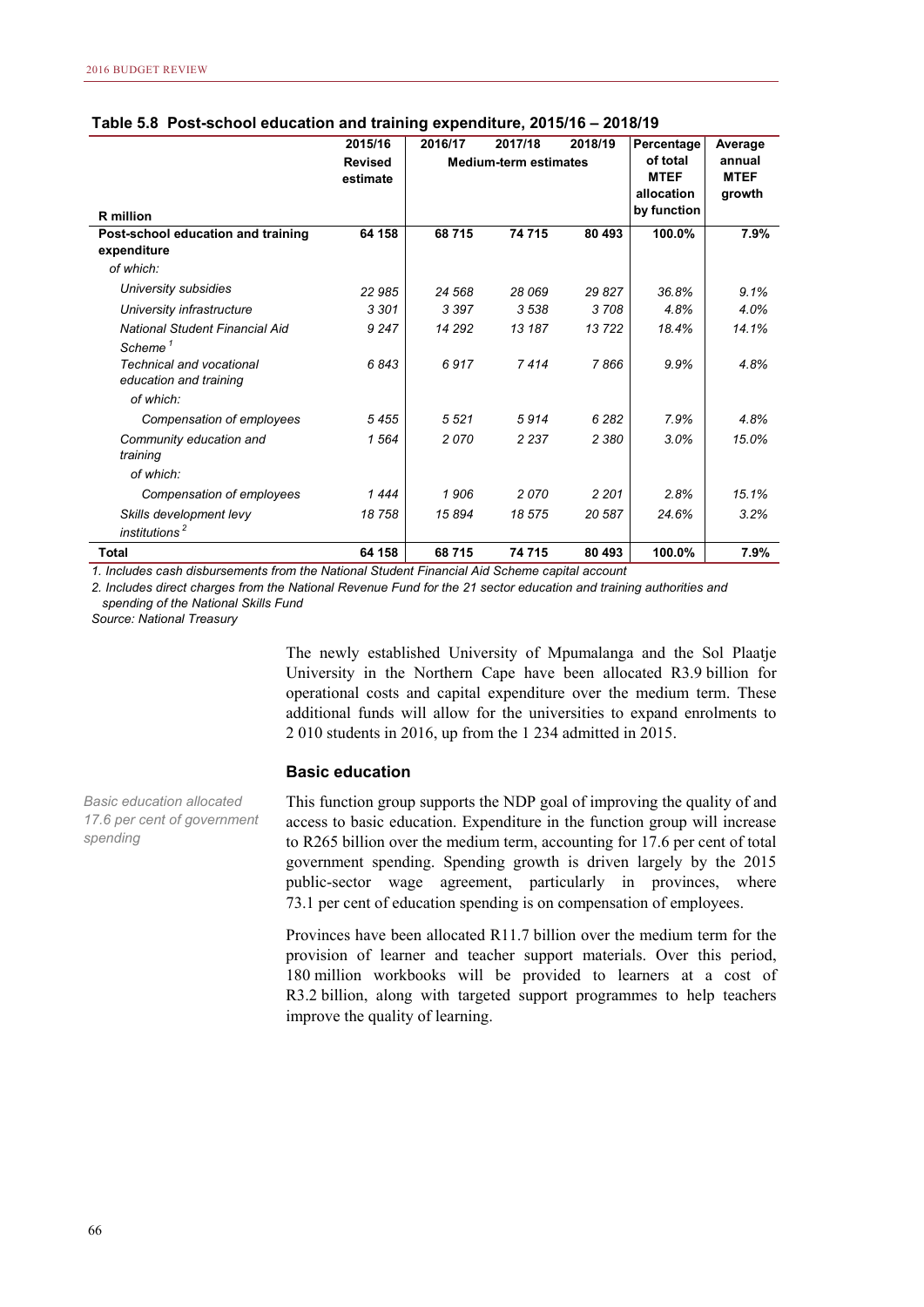|                                          | 2015/16        | 2016/17 | 2017/18                      | 2018/19 | Percentage                | Average     |
|------------------------------------------|----------------|---------|------------------------------|---------|---------------------------|-------------|
|                                          | <b>Revised</b> |         | <b>Medium-term estimates</b> |         | of total                  | annual      |
|                                          | estimate       |         |                              |         | <b>MTEF</b><br>allocation | <b>MTEF</b> |
|                                          |                |         |                              |         | by function               | growth      |
| <b>R</b> million                         |                |         |                              |         |                           |             |
| Arts, sports, recreation and culture     | 9 3 9 0        | 9962    | 10 664                       | 11 153  | 4.3%                      | 5.9%        |
| <b>Basic education</b>                   | 204 286        | 218 840 | 234 749                      | 253 815 | 95.7%                     | 7.4%        |
| <b>Compensation of employees</b>         | 155 469        | 167 977 | 180889                       | 197 082 | 73.9%                     | 8.2%        |
| of which:                                |                |         |                              |         |                           |             |
| Provincial compensation of<br>employees  | 154 911        | 167 150 | 178 998                      | 194 539 | 73.1%                     | 7.9%        |
| Goods and services                       | 19 508         | 19 410  | 20 791                       | 22 471  | 8.5%                      | 4.8%        |
| of which:                                |                |         |                              |         |                           |             |
| <b>Workbooks</b>                         | 954            | 1008    | 1059                         | 1 1 2 0 | 0.4%                      | 5.5%        |
| National school nutrition<br>programme   | 5685           | 6006    | 6 306                        | 6672    | 2.6%                      | 5.5%        |
| Learner and teacher support<br>materials | 3442           | 3671    | 3897                         | 4 1 2 8 | 1.6%                      | 6.3%        |
| <b>Transfers and subsidies</b>           | 16 480         | 17 444  | 17973                        | 18 537  | 7.3%                      | 4.0%        |
| of which:                                |                |         |                              |         |                           |             |
| Subsidies to schools <sup>1</sup>        | 13 500         | 14 398  | 15 284                       | 16 193  | 6.2%                      | 6.3%        |
| <b>Payments for capital assets</b>       | 12737          | 13925   | 15 008                       | 15 666  | 6.0%                      | 7.1%        |
| of which:                                |                |         |                              |         |                           |             |
| Education infrastructure grant           | 9 3 5 4        | 9614    | 12 780                       | 13512   | 4.9%                      | 13.0%       |
| School infrastructure<br>backlogs grant  | 2047           | 2 3 7 5 |                              |         | 0.3%                      | 0.0%        |
| <b>Total</b>                             | 213 676        | 228 803 | 245 414                      | 264 969 | 100.0%                    | 7.4%        |

#### **Table 5.9 Basic education expenditure, 2015/16 – 2018/19**

*1. Includes some provision for learner teacher support material Source: National Treasury*

To ensure school buildings and facilities meet the gazetted minimum norms and standards, allocations to the direct *education infrastructure grant* grow at 13 per cent over the medium term, reaching R13.5 billion in 2018/19. In addition, the indirect *school infrastructure backlogs grant* will be incorporated into the *education infrastructure grant* by 2017/18. By 2017/18, the grant is expected to have replaced 510 inappropriate and unsafe schools, supplied 1 120 schools with water, and provided 740 schools with sanitation and 916 schools with electricity.

To support the outcome of a diverse, socially cohesive society with a common national identity, R31.8 billion is allocated over the MTEF period for the arts and culture and sport and recreation sectors. The arts and culture sector's work will focus on implementing the Mzansi Golden Economy strategy projects to support job creation and to improve heritage and museum infrastructure. Sport and recreation will focus on implementing the National Sport and Recreation Plan – including providing infrastructure, and opportunities for communities and learners to participate in sport.

#### **Economic affairs**

Activities funded through the economic affairs function support the NDP objectives of growing the economy and employment, and shifting to a lowcarbon economy. Over the medium term, spending on these activities, focusing on infrastructure development, job creation and industrial

*Economic spending grows at 7.2 per cent over medium term*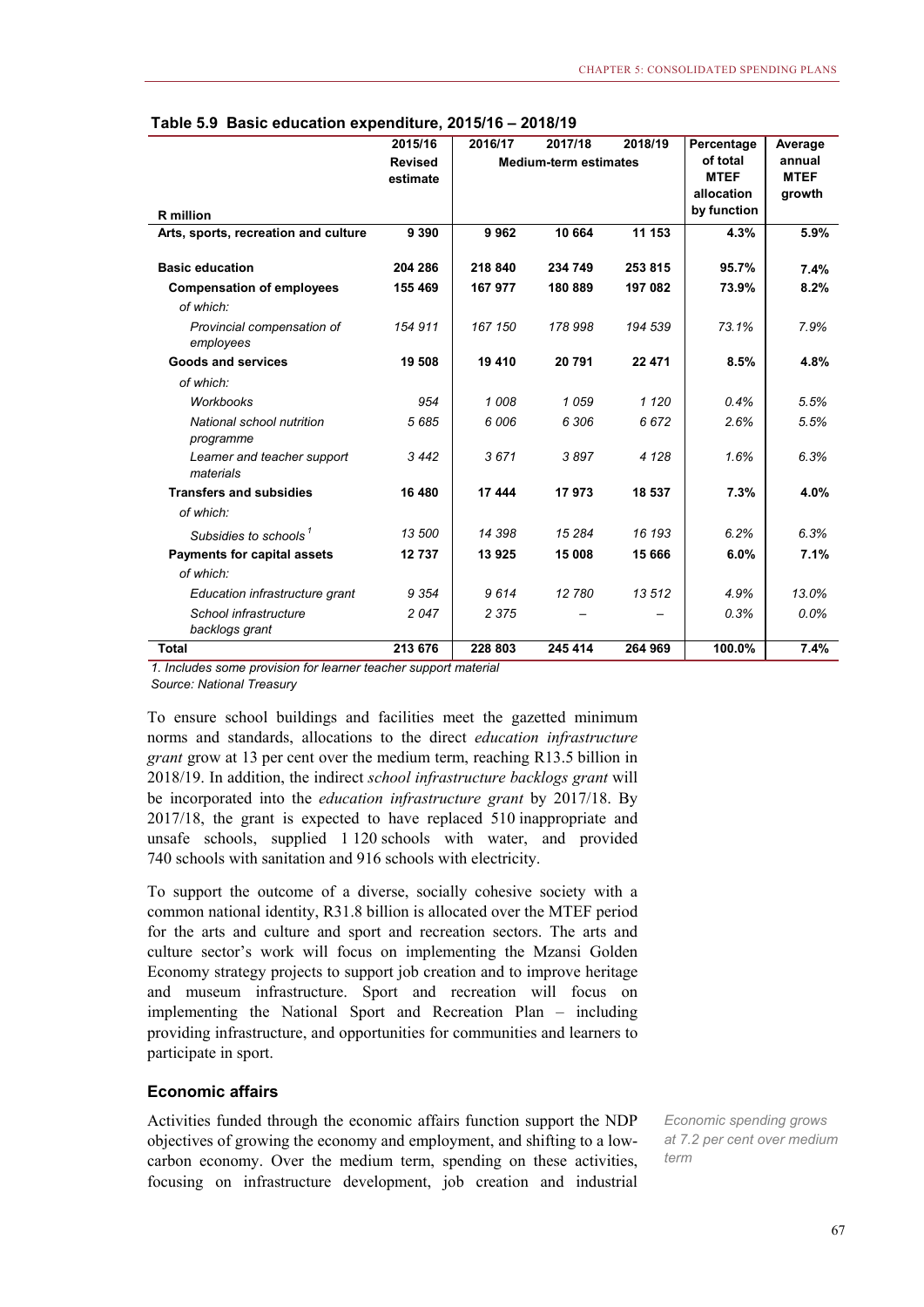development, is expected to increase to R231.1 billion at an average annual rate of 7.2 per cent.

#### *Industrial development*

Government has a range of targeted incentives to support industrialisation. A total of R10.2 billion over the medium term has been allocated to manufacturing development incentives and R3.4 billion to the special economic zones programme, largely for bulk infrastructure. The infrastructure programmes in industrial parks receive additional funding of R260 million in 2016/17 and 2017/18 through reprioritisation.

#### *Economic infrastructure*

Spending on water resources and bulk infrastructure is expected to increase to R36.4 billion over the medium term, at an average annual rate of 16.1 per cent. The major projects driving this growth include managing acid-mine drainage, raising the Clanwilliam Dam wall and constructing pipelines for the Olifants River water development project. Water boards will also increase spending in the period ahead by R6 billion, mainly for bulk water infrastructure in the Bushbuckridge area (Rand Water), the Pilanesberg water project (Magalies Water) and the Kwazulu-Natal bulk water-supply masterplan (Umgeni Water).

The South African National Roads Agency has been allocated R27.4 billion over the medium term to strengthen and improve the national non-toll road network. At present, over 75 per cent of this network is beyond its 25-year design life and is in need of refurbishment. The upgrade of the R573 Moloto Road has been allocated R3.7 billion over the MTEF period, and work to address immediate safety concerns such as potholes has begun. Upgrades over the MTEF period include improving lane configuration and introducing centre barriers to reduce the risk of head-on collisions.

Over the medium term, an additional R480 million is allocated to subsidise set-top boxes for 766 242 poor households. A total of R1.6 billion will be spent over the medium term to extend broadband access to 3 158 government institutions and 4 408 schools over the medium term.

Funds were reprioritised to appoint a transactional advisor to assist the Department of Energy with the call for proposals for the nuclear build programme. An amount of R200 million has been set aside to support preparatory work for nuclear procurement.

*R10.2 billion allocated to manufacturing incentives* 

*Spending on water resources and bulk infrastructure grows at 16.1 per cent* 

*SANRAL receives R27.4 billion to strengthen and improve non-toll road network*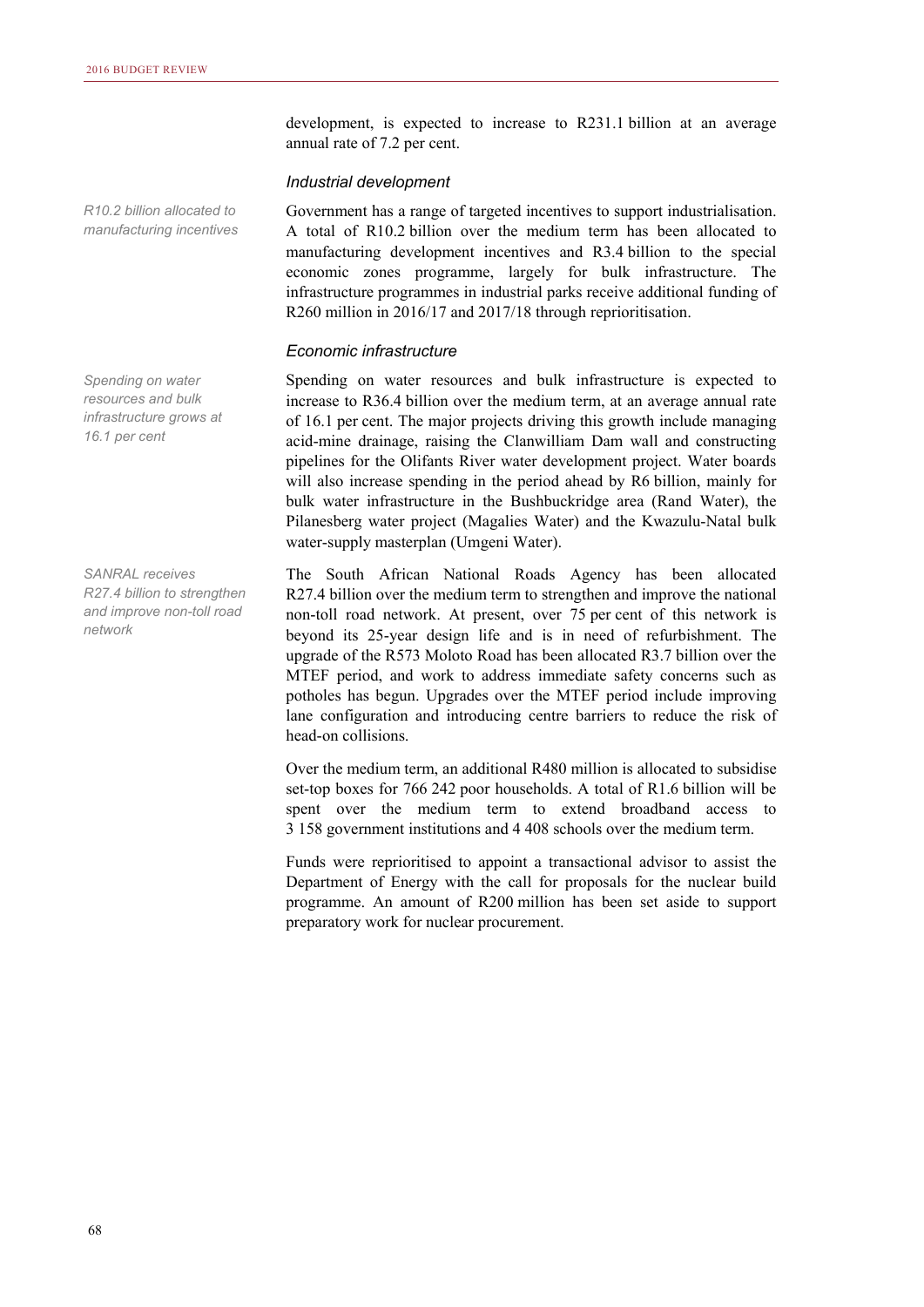|                                                                | 2015/16                    | 2016/17 | 2017/18                      | 2018/19 | Percentage                                           | Average                         |
|----------------------------------------------------------------|----------------------------|---------|------------------------------|---------|------------------------------------------------------|---------------------------------|
| <b>R</b> million                                               | <b>Revised</b><br>estimate |         | <b>Medium-term estimates</b> |         | of total<br><b>MTEF</b><br>allocation<br>by function | annual<br><b>MTEF</b><br>growth |
| <b>Economic infrastructure and</b>                             | 73 613                     | 87 105  | 90 493                       | 97 460  | 41.6%                                                | 9.8%                            |
| network regulation<br>of which:                                |                            |         |                              |         |                                                      |                                 |
| Water resource and bulk<br>infrastructure                      | 23 275                     | 29 438  | 31 012                       | 36 403  | 14.7%                                                | 16.1%                           |
| Road infrastructure                                            | 43 704                     | 45799   | 47984                        | 50 765  | 21.9%                                                | 5.1%                            |
| <b>Employment, labour affairs and</b><br>social security funds | 65915                      | 73 127  | 75 270                       | 77 358  | 34.2%                                                | 5.5%                            |
| of which:                                                      |                            |         |                              |         |                                                      |                                 |
| Employment programmes <sup>1</sup>                             | 10 183                     | 11822   | 12871                        | 13 574  | 5.8%                                                 | 10.1%                           |
| Social security funds                                          | 47839                      | 52 651  | 53 535                       | 54 979  | 24.4%                                                | 4.7%                            |
| Industrial development and trade                               | 29 550                     | 31 844  | 31 938                       | 35 314  | 15.0%                                                | 6.1%                            |
| of which:                                                      |                            |         |                              |         |                                                      |                                 |
| Economic development and<br>incentive programmes               | 13 200                     | 14 103  | 13 299                       | 14 716  | 6.4%                                                 | 3.7%                            |
| Science, technology, innovation and<br>the environment         | 18718                      | 19886   | 20 263                       | 20 959  | 9.2%                                                 | 3.8%                            |
| of which:                                                      |                            |         |                              |         |                                                      |                                 |
| Environmental programmes                                       | 6445                       | 7097    | 7 506                        | 7753    | 3.4%                                                 | 6.4%                            |
| Research and development.<br>including research institutions   | 16 116                     | 16 635  | 16 758                       | 17 146  | 7.6%                                                 | 2.1%                            |
| <b>Total</b>                                                   | 187 796                    | 211 962 | 217965                       | 231 091 | 100.0%                                               | 7.2%                            |
| of which:                                                      |                            |         |                              |         |                                                      |                                 |
| Compensation of employees                                      | 32043                      | 35 091  | 37 398                       | 39 869  | 17.0%                                                | 7.6%                            |
| Goods and services                                             | 38972                      | 48 233  | 52 778                       | 54 313  | 23.5%                                                | 11.7%                           |
| <b>Transfers and subsidies</b>                                 | 71 497                     | 77 947  | 77 757                       | 84 714  | 36.4%                                                | 5.8%                            |
| Buildings and other fixed structures                           | 34 888                     | 40 060  | 40 336                       | 42 508  | 18.6%                                                | 6.8%                            |
| Machinery and equipment                                        | 3 2 8 9                    | 2 5 6 9 | 2471                         | 2 3 2 0 | 1.1%                                                 | $-11.0%$                        |

#### **Table 5.10 Economic affairs expenditure, 2015/16 – 2018/19**

*1. Includes the Expanded Public Works Programme and the Jobs Fund*

*Source: National Treasury*

#### *Support to small business*

Over the medium term, R475 million has been reprioritised to the Department of Small Business Development. This amount bolsters the department's MTEF baseline commitments, which include:

*R475 million reprioritised to support small businesses and cooperatives* 

- R772 million to support 1 650 small, medium and micro enterprises
- R237 million for the start-up costs and working capital needs of 1 220 cooperatives
- R298 million to support development of informal and small businesses
- R150.6 million for the Enterprise Incubator Programme, which encourages partnerships with the private sector to create successful firms.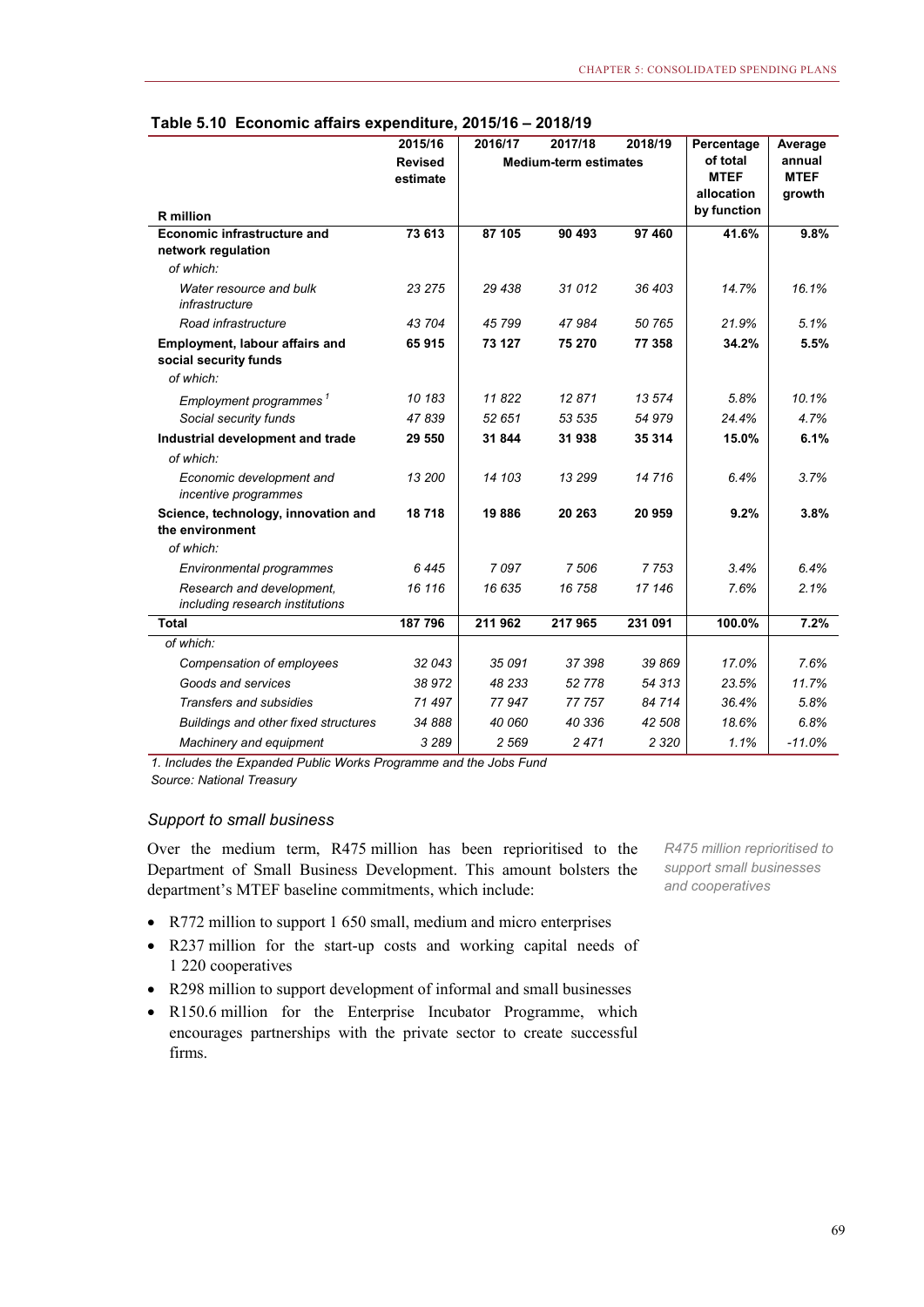*Bulk of human settlements and municipal infrastructure allocation transferred to provinces and municipalities* 

*R4 billion reprioritised to local government equitable share for basic services for the poor* 

#### **Human settlements and municipal infrastructure**

The NDP recognises that the fragmentation in South Africa's cities and towns imposes high costs on households and the economy. Transforming human settlements and providing necessary transport infrastructure reduces the burden of commuting for low-income households. To support transformation of human settlements, over 70 per cent of spending in this function group is allocated to transfers of conditional grants to provinces and municipalities, mainly for basic services and transport, and to support economic development in cities and towns.

Spending in this function group is expected to grow to R216.2 billion over the next three years, at an average annual rate of 6.7 per cent. Funds have been reprioritised across departments to priority budget areas such as the local government equitable share, which receives an additional R4 billion to expand the access of poor households to free basic services.

The Department of Human Settlements is reviewing the laws and policies that govern its activities, with the aim of proposing revisions to improve service delivery. In the interim, R3.8 billion has been reprioritised from the *human settlements development grant* to provinces and the *urban settlements development grant* to municipalities over the medium term. Despite the decrease, funding allocated to these grants over the period is expected to provide 364 451 fully subsidised housing units and 55 878 finance-linked individual subsidies, and upgrade 612 118 households in informal settlements.

| Table 5.11 Human settlements and municipal infrastructure, 2015/16 - 2018/19 |  |  |
|------------------------------------------------------------------------------|--|--|
|                                                                              |  |  |

|                                                     | 2015/16                    | 2016/17 | 2017/18                      | 2018/19 | Percentage                            | Average                         |
|-----------------------------------------------------|----------------------------|---------|------------------------------|---------|---------------------------------------|---------------------------------|
|                                                     | <b>Revised</b><br>estimate |         | <b>Medium-term estimates</b> |         | of total<br><b>MTEF</b><br>allocation | annual<br><b>MTEF</b><br>growth |
| <b>R</b> million                                    |                            |         |                              |         | by function                           |                                 |
| Human settlements and municipal<br>infrastructure   | 178 233                    | 182 631 | 199 821                      | 216 215 | 100.0%                                | 6.7%                            |
| of which:                                           |                            |         |                              |         |                                       |                                 |
| Human settlements                                   | 34 055                     | 33 113  | 36 544                       | 38 685  | 18.1%                                 | 4.3%                            |
| Public transport, including<br>commuter rail        | 31870                      | 34 558  | 40 208                       | 42 563  | 19.6%                                 | 10.1%                           |
| Municipal equitable share                           | 50 507                     | 52 569  | 57012                        | 61732   | 28.6%                                 | 6.9%                            |
| Municipal infrastructure grant                      | 14 956                     | 14 914  | 15991                        | 16894   | 8.0%                                  | 4.1%                            |
| Regional and local water and<br>sanitation services | 9 1 2 6                    | 9657    | 9865                         | 10465   | 5.0%                                  | 4.7%                            |
| Electrification programmes                          | 5811                       | 5700    | 6216                         | 6466    | 3.1%                                  | 3.6%                            |
| <b>Total</b>                                        | 178 233                    | 182 631 | 199 821                      | 216 215 | 100.0%                                | 6.7%                            |
| of which:                                           |                            |         |                              |         |                                       |                                 |
| Compensation of employees                           | 13988                      | 15 518  | 16 658                       | 17726   | 8.3%                                  | 8.2%                            |
| Goods and services                                  | 10 058                     | 10 197  | 12 533                       | 13 080  | 6.0%                                  | 9.2%                            |
| <b>Transfers and subsidies</b>                      | 132 256                    | 136 748 | 148 920                      | 162 473 | 74.9%                                 | 7.1%                            |
| <b>Buildings and other fixed structures</b>         | 12 2 2 1                   | 9676    | 10312                        | 10873   | 5.2%                                  | $-3.8%$                         |
| Machinery and equipment                             | 9011                       | 10 0 20 | 10867                        | 11 510  | 5.4%                                  | 8.5%                            |

*Source: National Treasury*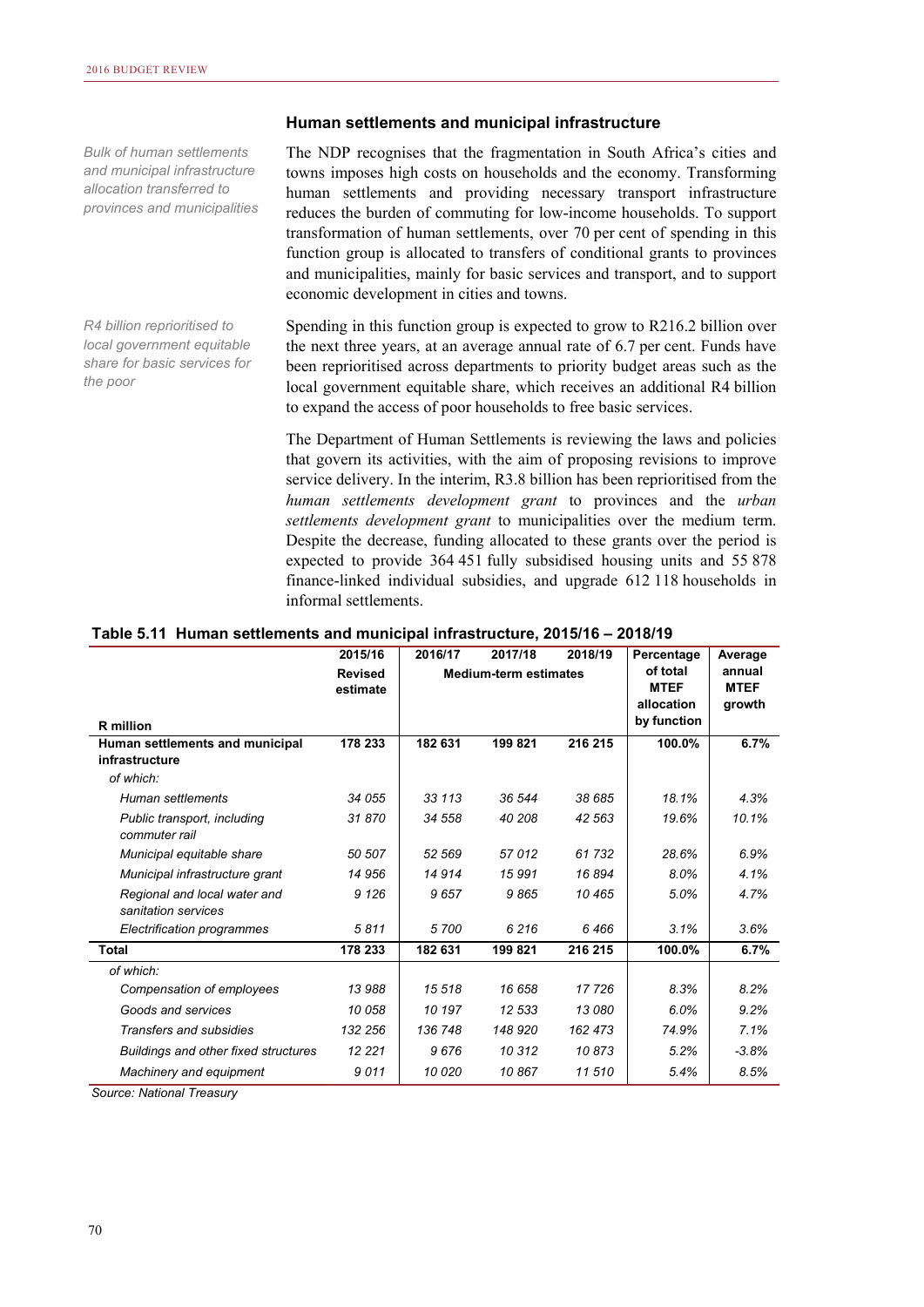Public transport is the second-largest spending area in this function group. Operations are subsidised to ensure that transport is affordable. Operational subsidies of R13.5 billion are allocated over the MTEF period for Metrorail and Shosholoza Meyl to subsidise over 500 million passenger trips per year and 700 000 long-distance passengers. The *public transport operations grant* receives an additional R700 million to ensure the subsidy for provincially contracted bus services keeps pace with cost escalations in bus contracts. Provinces augment this additional funding with a contribution of their own from the provincial equitable share.

The Department of Water and Sanitation will provide funding and institutional support to municipalities and implementing agents to complete 234 wastewater services projects over the MTEF period. The funding is provided through the new *water services infrastructure grant*, which receives R2.8 billion in 2016/17, R3.7 billion in 2017/18 and R4 billion in 2018/19.

#### **Agriculture, rural development and land reform**

The NDP recognises the importance of building an inclusive rural economy to contribute to growing the economy and employment. Spending in this function aims to stimulate rural development and support agriculture in line with NDP objectives. Spending on the agriculture, rural development and land reform function will increase to R29.1 billion in 2018/19, at an average annual rate of 4.9 per cent, accounting for 2 per cent of total government spending over the MTEF period.

*R13.5 billion to subsidise passenger rail over medium term* 

*Agriculture, rural development and land reform spending grows at 4.9 per cent* 

|  |                                                                              | OOSEISC OOSCIST | $0.047140$ | 2040/40 Deventory |
|--|------------------------------------------------------------------------------|-----------------|------------|-------------------|
|  |                                                                              |                 |            |                   |
|  | Table 5.12 Agriculture, rural development and land reform, 2015/16 - 2018/19 |                 |            |                   |

| <b>R</b> million                                  | 2015/16<br>2016/17<br>2017/18<br><b>Medium-term estimates</b><br><b>Revised</b><br>estimate |         | 2018/19 | Percentage<br>of total<br><b>MTEF</b><br>allocation<br>by function | Average<br>annual<br><b>MTEF</b><br>growth |          |
|---------------------------------------------------|---------------------------------------------------------------------------------------------|---------|---------|--------------------------------------------------------------------|--------------------------------------------|----------|
| Agriculture, rural development and<br>land reform | 25 249                                                                                      | 26 417  | 27 744  | 29 147                                                             | 100.0%                                     | 4.9%     |
| of which:                                         |                                                                                             |         |         |                                                                    |                                            |          |
| Land reform                                       | 1 1 7 7                                                                                     | 1 2 4 1 | 1 3 9 7 | 1472                                                               | 4.9%                                       | 7.7%     |
| Agricultural land holding account                 | 1 3 4 2                                                                                     | 1 502   | 1488    | 1 580                                                              | 5.5%                                       | 5.6%     |
| Restitution                                       | 2603                                                                                        | 3 1 6 8 | 3 3 4 6 | 3545                                                               | 12.1%                                      | 10.9%    |
| Farmer support and development                    | 3420                                                                                        | 3634    | 3875    | 4065                                                               | 13.9%                                      | 5.9%     |
| <b>Total</b>                                      | 25 249                                                                                      | 26 417  | 27 744  | 29 147                                                             | 100.0%                                     | 4.9%     |
| of which:                                         |                                                                                             |         |         |                                                                    |                                            |          |
| Compensation of employees                         | 10 408                                                                                      | 11 448  | 12 176  | 12 951                                                             | 43.9%                                      | 7.6%     |
| Goods and services                                | 6 2 4 4                                                                                     | 6 1 9 5 | 6488    | 6 742                                                              | 23.3%                                      | 2.6%     |
| Transfers and subsidies                           | 6325                                                                                        | 6 7 7 4 | 7449    | 7 7 4 1                                                            | 26.4%                                      | 7.0%     |
| Buildings and other fixed structures              | 946                                                                                         | 621     | 608     | 588                                                                | 2.2%                                       | $-14.7%$ |
| Machinery and equipment                           | 614                                                                                         | 465     | 491     | 515                                                                | 1.8%                                       | $-5.7%$  |

*Source: National Treasury*

The Department of Agriculture, Forestry and Fisheries has set aside about R205 million in 2015/16 for government's drought-relief interventions. It has also reprioritised R2.8 billion over the medium term to *Fetsa Tlala*, a food security initiative. The funds will bring about 120 000 hectares of land into productive use, benefitting 145 000 subsistence and smallholder producers in each of the next three years.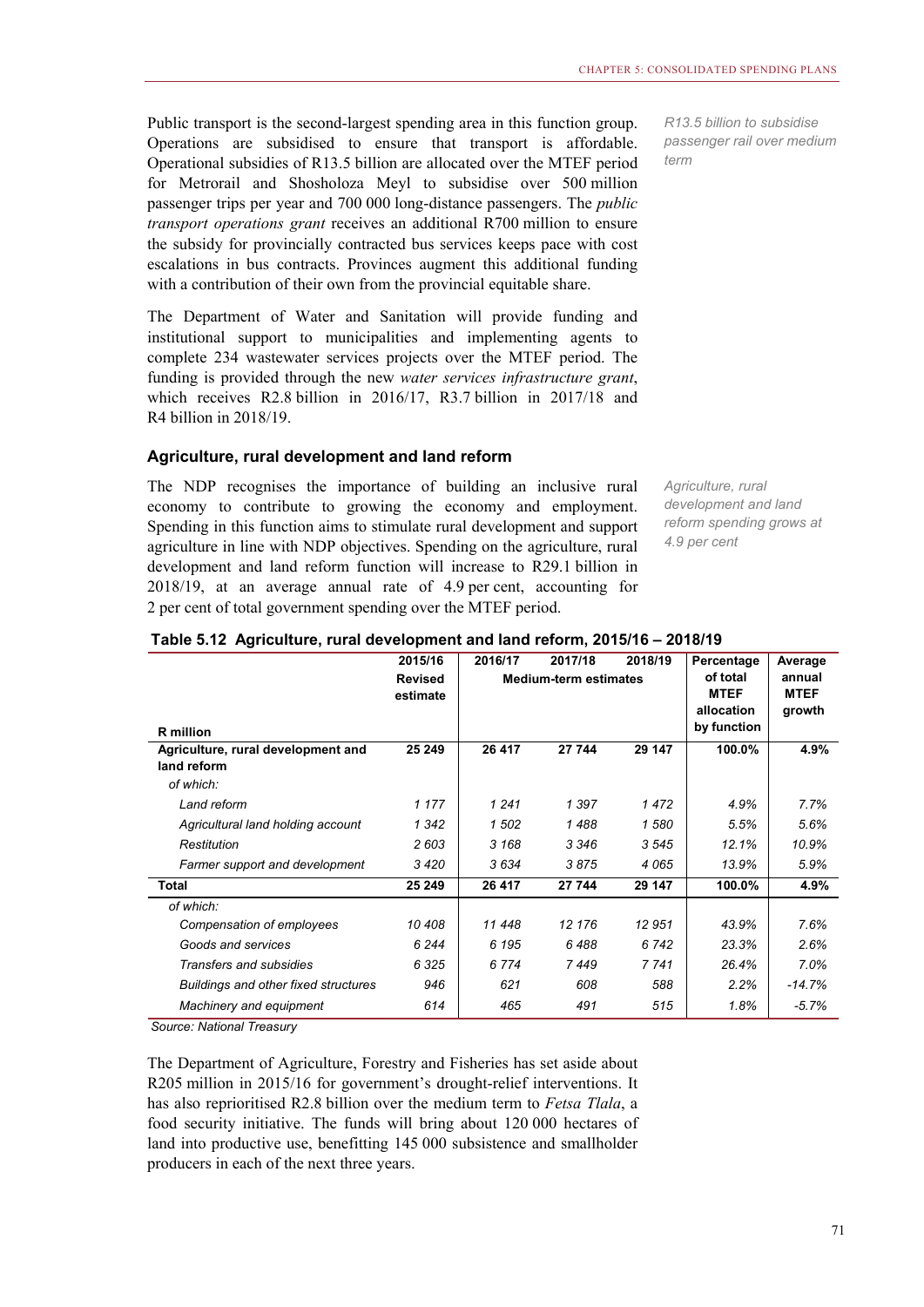*Agri-parks to be developed in 44 rural districts* 

The Department of Rural Development and Land Reform has set aside R2 billion over the medium term to develop agri-parks in 44 rural districts. The agri-parks are expected to contribute to government's rural job creation targets. The department will also spend R4.6 billion to acquire about 1.1 million hectares of land and create 1 107 farms. About 31 per cent of the department's budget, or R10 billion, is allocated for settling land restitution claims, which increase over the next three years.

#### **Defence, public order and safety**

The NDP calls for safer communities through an effective criminal justice system and police services responsive to community needs. Spending on this function over the medium term is focused on improving the effectiveness of the criminal justice system, reducing corruption in the public and private sectors, and ensuring that the borders are defended, secure and well managed. Spending on defence, public order and safety will grow from R171.5 billion in 2015/16 to R203.6 billion in 2018/19, accounting for 13.7 per cent of functional spending over the medium term. This function will grow at an average annual rate of 5.9 per cent.

Police services account for 49 per cent of the total medium-term allocation to this function group. In line with the NDP's vision of professionalising the police service, a white paper on this topic has been developed for Cabinet approval. The department has established an independent panel of experts to review and amend all prescripts relevant to public order policing in line with international best practice. An additional amount of R597.8 million over the medium term has been allocated to the South African Police Service to strengthen public order policing. This will also support the implementation of the recommendations of the Farlam Commission of Inquiry.

An amount of R3.3 billion has been reprioritised within the function group, mainly for additional capacity in the Protection and Security Services programme of the South African Police Service, maintenance of defence capabilities, case management in the Department of Correctional Services and increasing the number of prosecutors.

|  |  |  |                               | Table 5.13 Defence, public order and safety expenditure, 2015/16 - 2018/19 |                   |
|--|--|--|-------------------------------|----------------------------------------------------------------------------|-------------------|
|  |  |  | $2015/16$ $2016/17$ $2017/19$ |                                                                            | $2019/10$ Dercent |

|                                      | 2015/16                    | 2016/17 | 2017/18                      | 2018/19                                              | Percentage                      | Average |
|--------------------------------------|----------------------------|---------|------------------------------|------------------------------------------------------|---------------------------------|---------|
| <b>R</b> million                     | <b>Revised</b><br>estimate |         | <b>Medium-term estimates</b> | of total<br><b>MTEF</b><br>allocation<br>by function | annual<br><b>MTEF</b><br>growth |         |
| Defence and state security           | 49 900                     | 52 344  | 54 063                       | 56 373                                               | 28.2%                           | 4.1%    |
| Police services                      | 82 648                     | 87 508  | 94 095                       | 100 225                                              | 48.8%                           | 6.6%    |
| Law courts and prisons               | 38 974                     | 41 667  | 44 285                       | 47 047                                               | 23.0%                           | 6.5%    |
| Total                                | 171 522                    | 181 519 | 192 444                      | 203 644                                              | 100.0%                          | 5.9%    |
| of which:                            |                            |         |                              |                                                      |                                 |         |
| Compensation of employees            | 112 961                    | 122 525 | 128 518                      | 136 012                                              | 67.0%                           | 6.4%    |
| Goods and services                   | 39 550                     | 40 225  | 42 639                       | 44 897                                               | 22.1%                           | 4.3%    |
| Transfers and subsidies              | 12 575                     | 12 650  | 13788                        | 14 746                                               | 7.1%                            | 5.5%    |
| Buildings and other fixed structures | 2870                       | 3043    | 3 1 2 1                      | 3 2 4 3                                              | 1.6%                            | 4.2%    |
| Machinery and equipment              | 3410                       | 3023    | 4 3 3 8                      | 4 707                                                | 2.1%                            | 11.3%   |

*Source: National Treasury*

*Spending on defence, public order and safety slows to 5.9 per cent*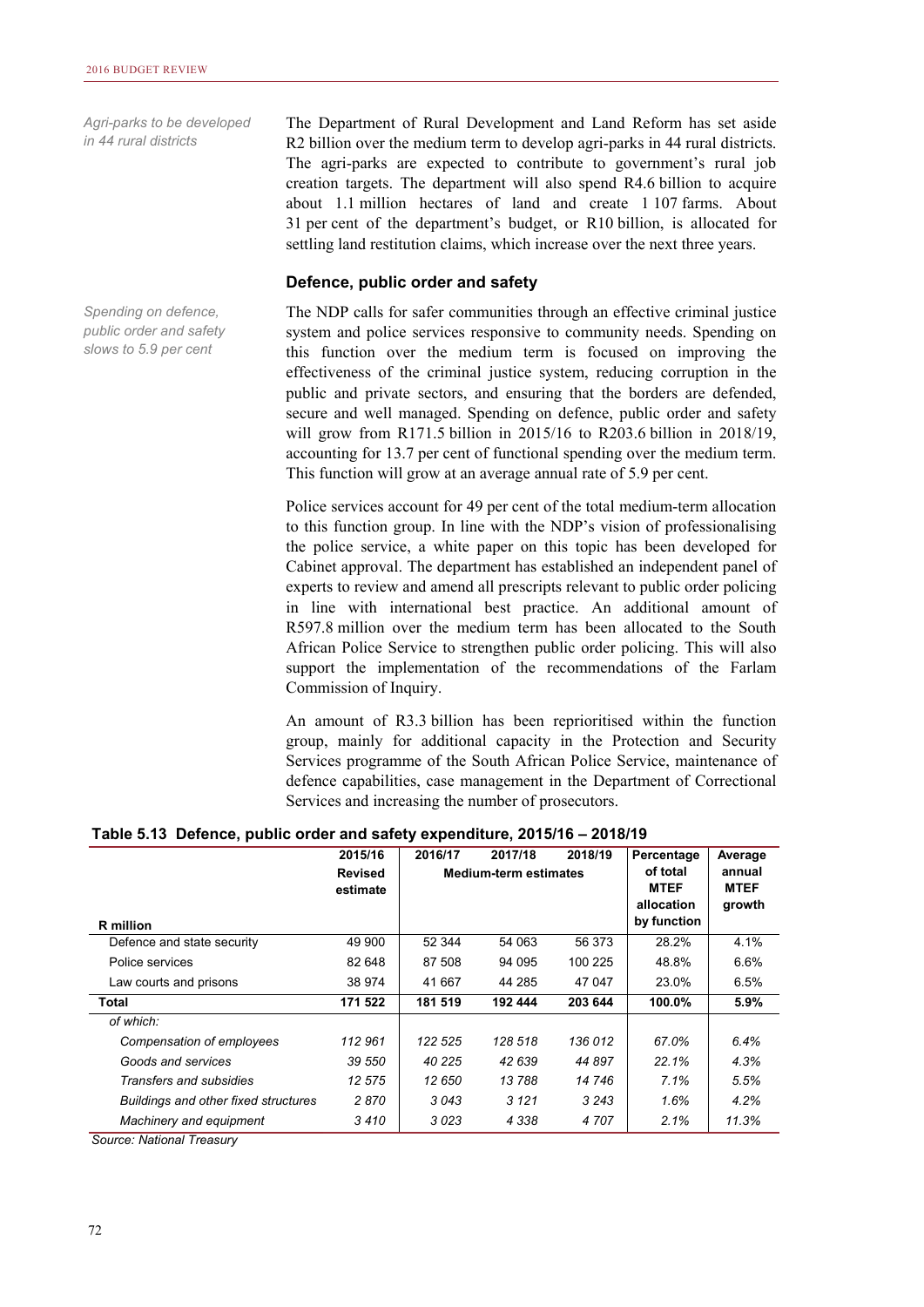The defence, public order and safety function group is labour intensive, with compensation of employees as the function's largest budget item. An amount of R16.9 billion has been reduced within the baseline of the function over the medium term to support fiscal stability. Of this amount, R14.2 billion is from compensation of employees, R2.3 billion from goods and services and R380 million from payments for capital assets. Over the medium term, this function group will restructure its personnel in line with government's plan to return compensation spending to sustainable levels.

#### **General public services**

Spending in general public services supports the NDP's call for building a capable state and positioning South Africa in the world. Allocations are expected to decrease from R97.5 billion in 2015/16 to R82.6 billion in 2018/19, at an average annual rate of 5.4 per cent. The decrease is largely due to a once-off special appropriation of R25 billion in 2015/16 for recapitalisation of Eskom and initial capitalisation of the New Development Bank. Reprioritisations fund a further medium-term allocation of R11.8 billion for remaining capital transfers to the bank.

#### **South Africa's initial subscription to the New Development Bank**

The New Development Bank is a multilateral lending institution operated by the BRICS states (Brazil, Russia, India, China and South Africa). It was launched in 2015 to promote greater financial and development cooperation among developing nations. Each of the five founding members makes a capital contribution of US\$2 billion, which forms their initial subscription. South Africa's contributions have been scheduled over seven years. The first instalment of US\$150 million was paid in December, with funds raised through the special appropriation bill from the sale of government's stake in Vodacom. The second instalment of US\$250 million will be paid in 2016/17, followed by a third tranche of US\$300 million in the following year.

Additional medium-term baseline reductions of R7.2 billion include R2 billion from transfers to public entities, R1.1 billion reduction from the Jobs Fund and R2.2 billion from compensation of employees.

|                                                     | 2015/16                    | 2016/17<br>2017/18 |                              | 2018/19                                              | Percentage                      | Average  |
|-----------------------------------------------------|----------------------------|--------------------|------------------------------|------------------------------------------------------|---------------------------------|----------|
| <b>R</b> million                                    | <b>Revised</b><br>estimate |                    | <b>Medium-term estimates</b> | of total<br><b>MTEF</b><br>allocation by<br>function | annual<br><b>MTEF</b><br>growth |          |
| Executive and legislative organs                    | 12 4 8 5                   | 13 378             | 13 988                       | 14 768                                               | 18.0%                           | 5.8%     |
| External affairs and foreign aid                    | 9916                       | 11 286             | 12 0 29                      | 12417                                                | 15.3%                           | 7.8%     |
| General public administration and<br>fiscal affairs | 67 802                     | 41 597             | 44 701                       | 46 491                                               | 56.7%                           | $-11.8%$ |
| Home affairs                                        | 7 2 4 7                    | 7 3 9 1            | 7 0 5 2                      | 8935                                                 | 10.0%                           | 7.2%     |
| Total                                               | 97 450                     | 73 652             | 77 770                       | 82 611                                               | 100.0%                          | $-5.4%$  |
| of which:                                           |                            |                    |                              |                                                      |                                 |          |
| Compensation of employees                           | 29 873                     | 32 141             | 33 661                       | 35 460                                               | 43.3%                           | 5.9%     |
| Goods and services                                  | 23 176                     | 21983              | 22 286                       | 23 953                                               | 29.2%                           | 1.1%     |
| Transfers and subsidies                             | 10799                      | 11 712             | 13 051                       | 14 614                                               | 16.8%                           | 10.6%    |
| Buildings and other fixed structures                | 1821                       | 2 2 0 8            | 2 3 8 7                      | 2 509                                                | 3.0%                            | 11.3%    |
| Machinery and equipment                             | 1525                       | 797                | 873                          | 787                                                  | 1.0%                            | $-19.8%$ |

#### **Table 5.14 General public services expenditure, 2015/16 – 2018/19**

*Source: National Treasury*

The Department of Planning, Monitoring and Evaluation receives an additional allocation of R300 million over the medium term. The funds are mainly to add 118 posts to strengthen the capacity to fulfil current and new mandates for planning and monitoring.